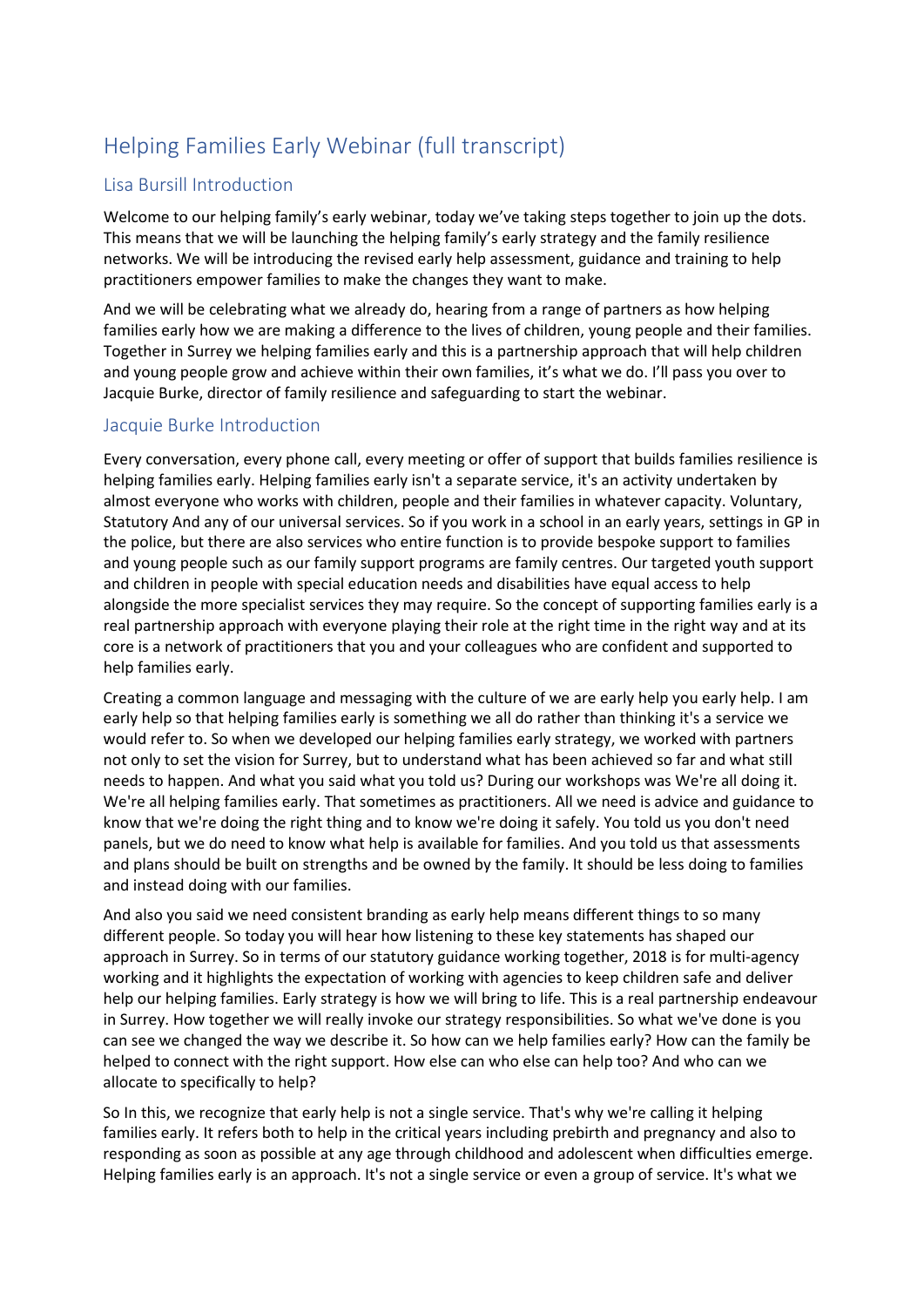do. Surrey County Council helps families early by delivering Commission some level 2 and Level 3 services by providing information on services through the Family Information Service. And offering you supporting guidance through the C-SPA and the team around the quadrant. But early help is so much more provided by schools, early years settings, police, health services and the voluntary faith in Community sectors. Helping families early is about matching the needs of the family to the right support at the right time in the right way.

So, our strategy brings together the key components of how, as a partnership we help families early in Surrey now and our strategy for future. We believe that we can help families by building on their strengths by forming relationships and connecting families to their communities. We know that getting help at the right time in the right way and prevent poor outcomes for children. The strategy is a call to action as a partnership. We are all helping families early and we can help each other to do this by having an effective partnership strategy that brings together the key actions that will make the most difference to children. Together we have put the foundations in place to now build on the next phase that helps families early over the next three years.

So our ambitions and they are our ambitions. Are what can children do people expect from the partnership helping families early strategy. Do you want them to say I feel safe, valued and respected and recognized as an individual? I'm free from any discrimination. I will be at the centre of any decisions that will will only and I will only tell my story once. My voice will be heard, and I will influence the planning of helping services. And it will be understood that things have happened to me. That might affect me at different times in my life when I might need some extra support. And we say that parents and carers can expect that they recognized individuals that their families have diverse needs that their views and opinions are listened to. So today we're taking steps towards joining up the dots while launching are helping family's early strategy, promoting our campaign and our family resilience networks. We're introducing the revised early help assessment that will help you understand the help you're giving families and that will really guide families to understand the help that you're providing for them so that they can see the difference. We are all making together. Most of all, we're celebrating what we already do. We're hearing from

partners. How helping families early while making a difference in the lives of children, young people and their families. So it's about you. It's about us and it's about children in our community. So thank you again for joining us today. You're going to now watch this short video of me in conversation with Simon Heart, who is our independent scrutineer of Safeguarding Children partnership. As like you said at the outset, these are kind of home videos, so it might be a bit Blair witch because it was. It was done late on a Friday evening, so I hope you enjoyed the conference today and look forward to catching up with you at the end.

## Jacquie Burke and Simon Hart

Hello I'm Jacquie Burke and the director for safeguarding and family resilience and I'm really happy to be talking to you today about our helping families early strategy.

Hi, I'm Simon Hart and I'm the independent chair and scrutineer of the Safeguarding Children partnership in Surrey and very pleased to be joining you. If just for a short while.

So Simon, we're really happy that your spending time with us to think about our helping families, early strategy and the big launch we're doing today. So just wanted to start with asking you what your thoughts are on the name of our of our strategy. The helping families early bit.

Well, I like it. I think that it has an emphasis on what we are trying to do by way of supporting families who might be facing different challenges. I think it personalizes it more towards the approach that we're trying to develop in Surrey , and I hope that it's something that can be as a concept very easily understood across all of the partners because I do really believe that the support that some families need will be delivered by many of the different partners, including you know those who are working in schools and supporting families in that way too.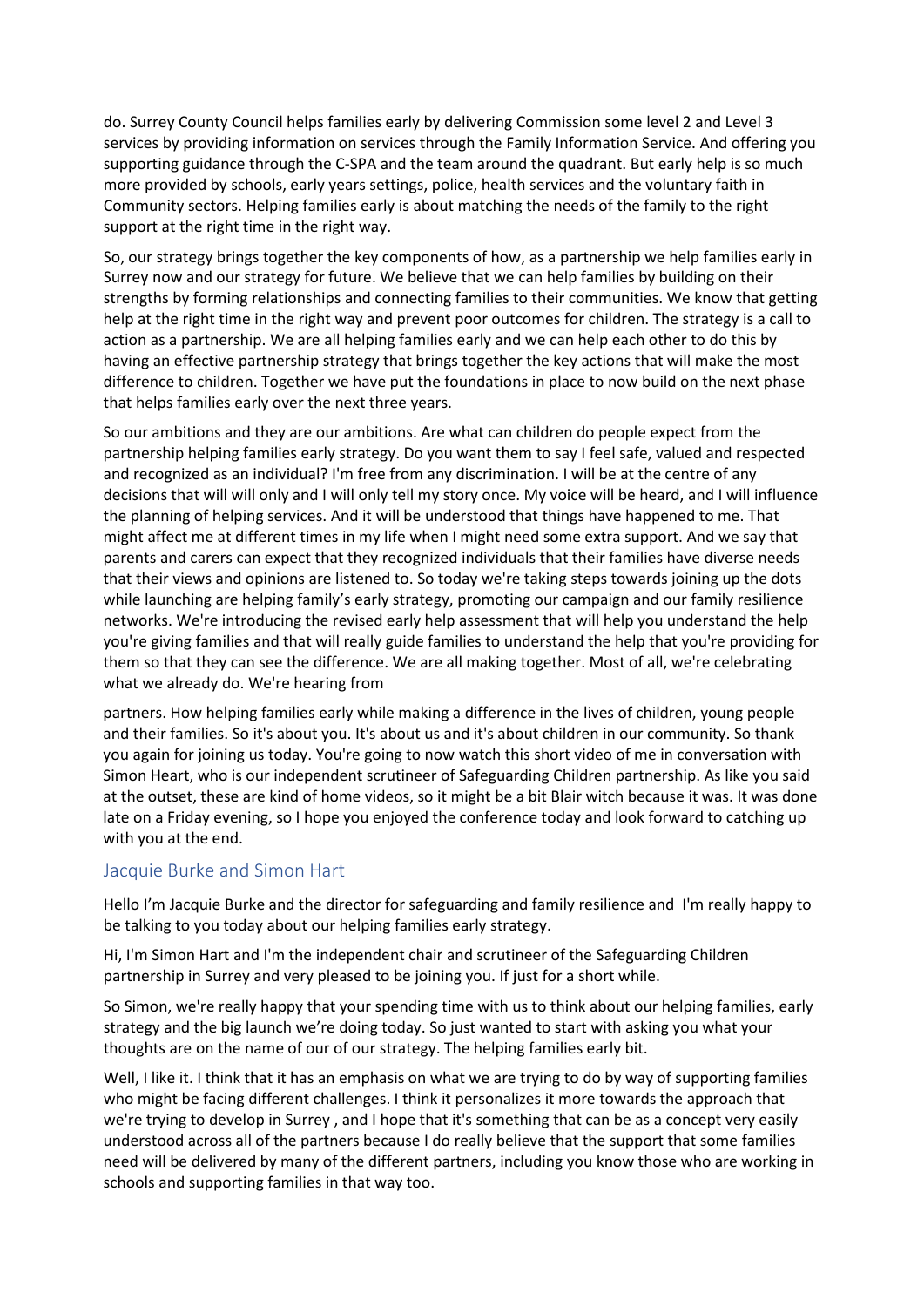Yes, I mean we were quite deliberate in some ways about choosing this is a as a title because you know, we recognize that so many of our partners are doing amazing support with children and their families, but often don't recognize it as helping that they're doing their helping families early that they are the early help. So I I really like. The link to our partners. And how they how they're going to be helping us. And I just wondered in terms of your role, is the scrutineer of the Safeguarding Children partnership within Surrey, what ideas you have about the grow maturity of the partnership in its ability to support.

Well, what I do think is that if you go into statutory guidance and look at early help. One of my concerns over a number of years has been that. When people talk about early help, often they will think about children's social care. And you know, my sense is that when you look carefully at the guidelines, it's about. All kinds of other contributions beyond children's social care. But I do think that by trying to develop an approach that is more personal to the work that you're trying to do in Surrey, then it enables us, I think to begin to recognize a lot of existing work that is already being delivered by different partners. But sometimes, and I don't think that this is unique to. Surrey, some partners don't realize that are actually providing what otherwise might have been regarded as early help. You know, so things like you know some of the pastoral care that takes place in schools.

Some of the work that the local police force will do with youth groups for example, all very very important supportive, were gets more closely into mentoring, and I think also just engages people more fully themselves in the support that they may need. I I do think you know I do like the approach around family resilience because it it just seems to me that that. I choose to believe that most families have got a degree of resilience. That does not stop them from, you know, running into difficulty from time to time and then needing some additional support. But I think that if as a group of partners with the different skills and the different experience that partners bring to the table. Helping to draw out the resilience that exists in all families is key, and I think that if that builds confidence into those families in the way in which they move forward, then that to me would be a job well done.

I completely agree and we know that for the majority of families they can be held at an earlier stage and that for most families they don't need statutory involvement in their lives through children's social care, nor did they want it. We know that in Surrey we got a wealth of voluntary faith community sectors as well as a really strong universal services that are really close to families and close to communities and offer more attuned that local needs and families, often much more receptive to being helped by those organizations and we know that if you. In terms of your at your willingness, your ability to change if you feel you're engaged in that with people who are close to, who know you and you haven't got the fear of statutory power that often, that's can be more enabling. Clearly, there are families for whom absolutely they need this statutory support to in order to enable them to change. But for the majority of families it's fantastic. If they can be helped by more local community based in non-statutory services.

Well, I agree Jackie that no one likes to be done too, and I think that more often than not. You come across practitioners who have experienced tremendous experiences because of the nature of the work that they do, and I'm talking here about practitioners across all types of different disciplines. But it seems to me that one of the things that we invest in is their judgment. And I think that where you're able to to match practitioners carefully alongside the needs of families where there can be some kind of understanding and relationship built up, that when practitioners are then able to use their kind of their initiative not to be kind of over constrained by. Criteria for services, thresholds, and levels of need. But there is a degree of flexibility. They can then use their judgment. I do think that when you have practitioners across different agencies that are working well together and that their pooling their knowledge and judgment and their applying it, then to the way in which family would choose to function, then we become so much stronger. And I do think that we see evidence of good work that is done jointly between schools and children's social care. You see, good combinations of work around Youth Services and the police and social care. It seems to me that that where we can enable that to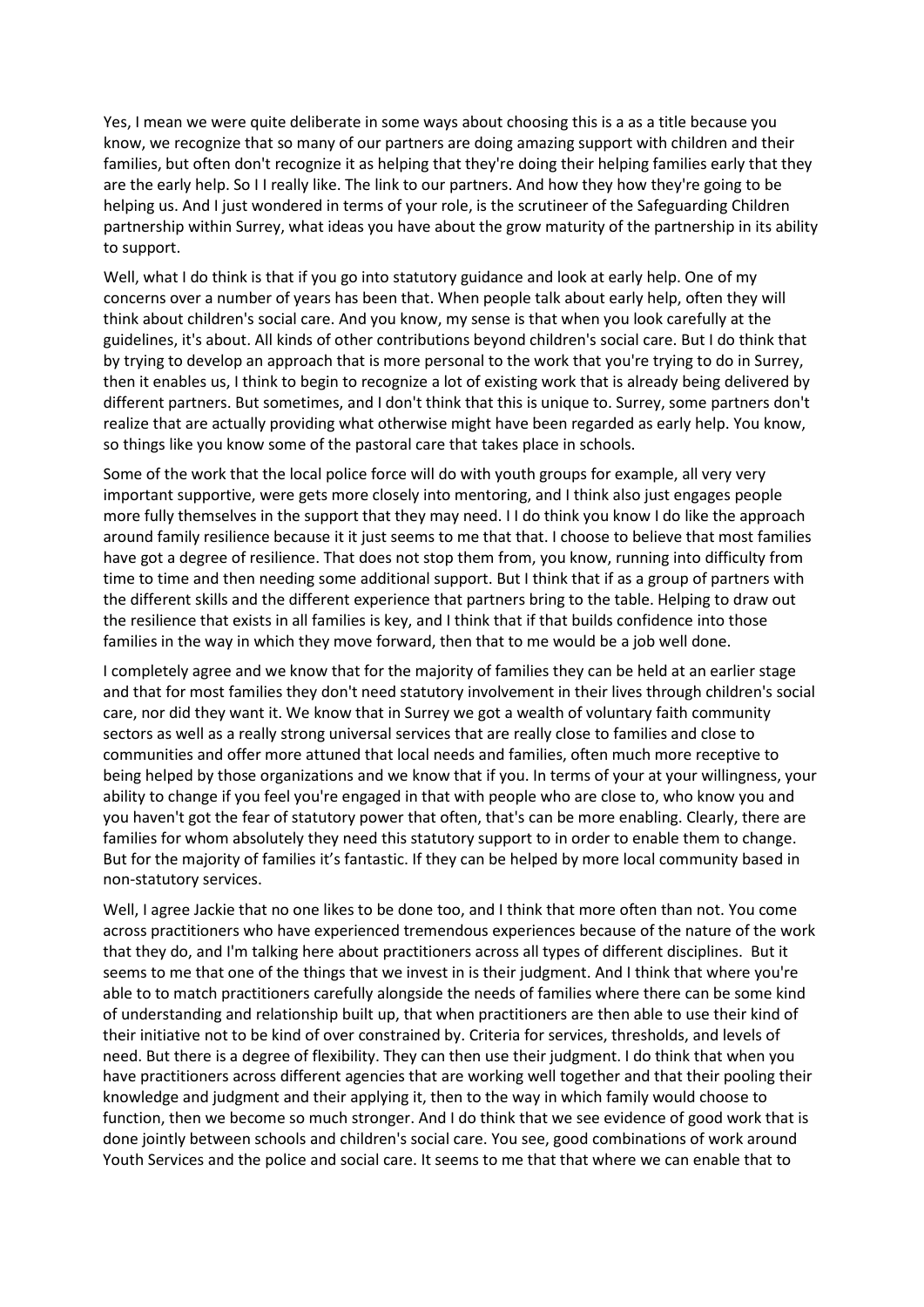work well, and I think where they can be a degree of flexibility about the options that become available, then I do think that there is an opportunity for families to thrive with that kind of support.

The words that you use that so important, this conversation or about need. And as a partnership, I think we've made a real effort to move away from a constant, constant focus on risk. Because that's often frightens our practitioners and our partners from really meeting the needs of children and if we can focus on talking about me and looking at looking at it in relationship to the risk. We can be more enabling of other partners to really help families to move and really help families make difference. I and I again I agree because what I what I do see is that from time to time some of the tensions that do exist between different partner organisations can really arise because there is uncertainty about the way in which risk is being managed, how it's managed differently. I think that sometimes we're not always clear about where the risk actually rightly lies within the family, because that's where it should be. But I do think that. I I see in Surrey that there is a growing understanding and support for the family resilience approach.

I think it is understandable that where you draw around the family a number of agencies that there needs to be a period over which the family resilience approach is able to develop and to mature and where practitioners of different organisations understand the contributions that they can make. They do actually understand how risk can be managed and that they are more relaxed in the way in which they may hold risk for a period as need is being met with in different families. I don't think that's easy. I think it is quite complex. I think that. The introduction of model does take some time to mature, and I think that one of the things that we need to work on hard as a partnership is trying to make sure that we can take some of the tension out of that and and do it in such a way that the the families themselves and young people themselves feel as though here you've got people of experience who are working hard and challenging themselves. In such a way that those families and young people can be the beneficiaries.

Absolutely, so I think in terms of us is it a partnership? It sounds like we've got your entire backing for all our strategy or helping families. Early strategy. We're really looking forward to feeding back to you as the scrutineer about the success, but also enjoying families early. So thank you Simon.

Thank you, thank you and I hope everyone has a good morning or afternoon in the webinar. Take care.

## Lisa and Lesley Slides

So for those of you that don't know me, I'm Lisa Bursill I'm the assistant director for the children.

Single point of access and early help. So I have the privilege of supporting and delivering on this strategy with you as partners. So where did it all begin? Well, it all began with a little session in County Hall working with Lego trying to visualize with partners. What does the vision for Surrey look like when we talk about helping families early? So we talked a lot about what we've achieved so far. Because we have achieved a lot as a partnership and we looked at what still needs to happen. So what still needed to happen was that we had a multi-agency workshop to look at the strategy and we also had a multiagency task and finish group that looked at the early help assessment on the plan. So what did our partners say? So during our workshops, our partners told us that they recognize that we all help families early that sometimes as practitioners, we just need advice and guidance. That we don't necessarily need panels, but that we do really need to know what's available for families. And we talked about assessments and plans and how they should really build on families strengths very much owned by the family and there should be less of doing too and more of doing with. And we talked about the need for consistent branding as early help means different things to different people, and so you'll hear today through the strategy and through all of the wonderful videos that we've got how that shaped our approach in Surrey. So there is some statutory guidance around this working together to safeguard children. 2018 is the statutory guidance for how as a multi-agency we work together and this highlights our expectations of working with agencies not only to keep children safe but how we help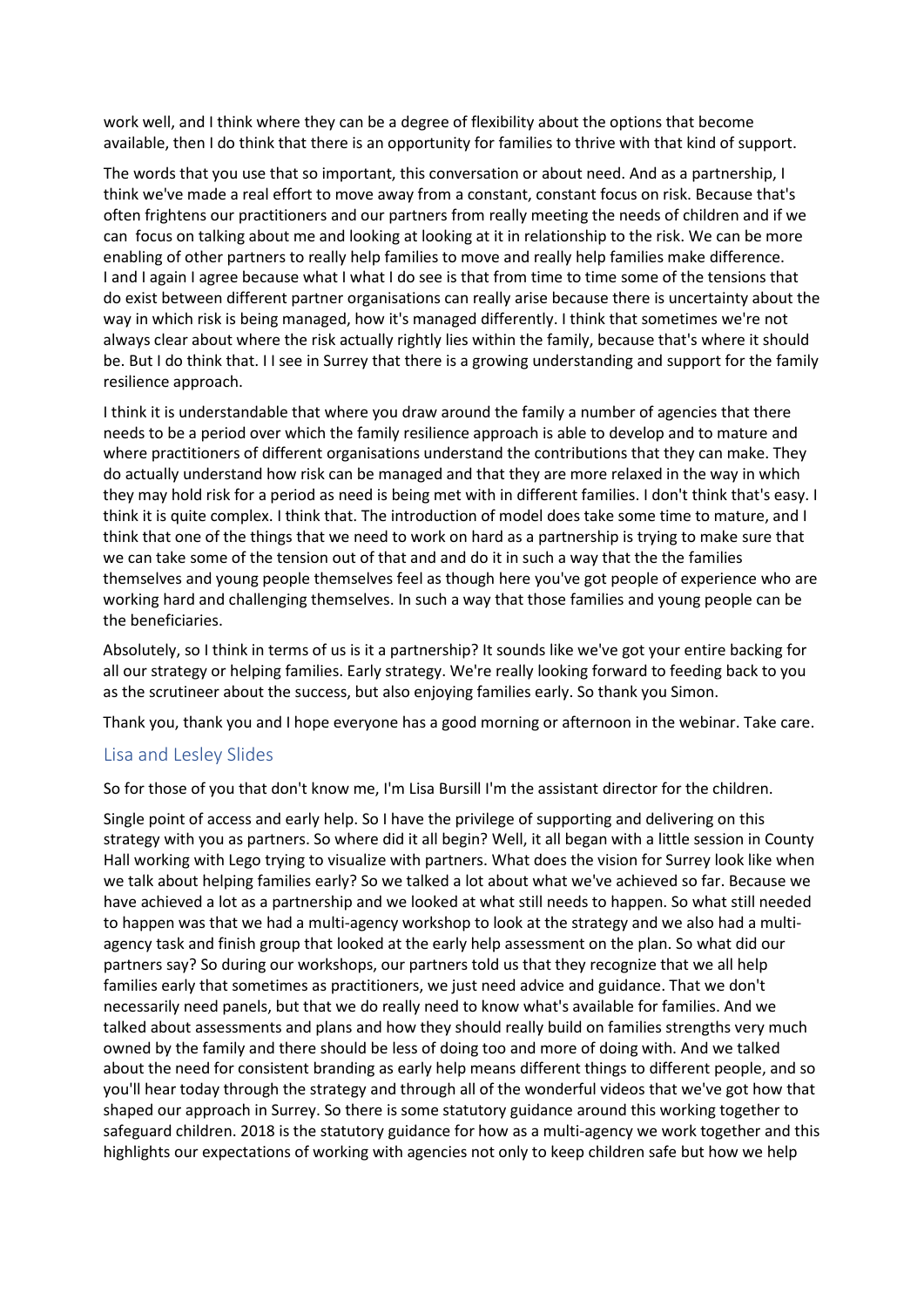children early. The helping families early strategy is how we in Surrey are going to bring early help to life.

So hopefully after today we will all start talking a new language. It won't be as difficult as learning French or German was for me in school, but we will be talking about how can we help families early. How can we be a family be helped to connect with the right support and who else can help too? Because that might be their neighbour, their family, community support, or it might mean us allocating to targeted youth support, family support program, family centres to help things that are more targeted at Level 3. So we'll hopefully after. Today will no longer here refer to early help. I'm allocating to early help. All that there's this thing over here called early help that has a magic wand. It's something that we're all doing, and it's something that families might find within their own resources. Say what we describe it. What does it actually mean?

So in Surrey, how can families early is an approach. Helping families early refers to both helping the critical years of a Childs life and that includes pre birth and pregnancy as much as it means responding as soon as possible at any age through the Childs through childhood or adolescence. When any difficulties emerge. Helping families early in Surrey is an approach. It's not a single service or even a group of services. It's just what we do and you'll hear a lot of that about that today. So there are some things that we offer through Surrey County Council and Surrey County Council helps families early by delivering commissioning some Level 2 services and some Level 3 services. And we also provide information on what services are out there through the Family Information Service. We can also provide advice and guidance via the C-SPA and the team around the quadrant, which again you'll hear a little bit more about later in the presentation.

But early help is also provided by each of you in schools. In your early years settings, it's provided by the police, health services and it's very much provided by the voluntary and Community sector. So, it's about all of us understanding what the needs of a family are. How we can provide the right support for that at the right time and in the right way. So, Helping families early Strategy 2020 to 2023. What are we going to do in the next three years? So, the strategy brings together key components of how, as a partnership we help families early in Surrey now and our strategy for the future. We believe that we can help families by building on their strengths, forming relationships and connecting families to their communities. We know that getting help in the right way at the right time can prevent poor outcomes for children and their families. The strategy is a call to action. As a partnership. We are all helping

families early and we can help each other to do this by having an effective partnership strategy that brings together the key action that will make a real difference to our children. In Surrey together we have put the foundations in place and now we want to build on this strategy over the next three years together. So if I'm a child living in Surrey, if I'm a a parent living in Surrey with this feel like. As a child, I will feel safe, valued and respected and I'll be recognized as an individual free from any discrimination. I will be at the centre of all the decision making and I will only need to tell my story once my voice will be heard and will influence the planning and help of services. It will be understood that things that happened to me might affect me in terms of my life differently and I might need some extra support.

As a parent, I'm recognized as an individual who has unique characteristics and needs and I'm free from discrimination. The diverse needs of all my family will be recognized. My views and my opinions. I listen to, and I'm encouraged to inspire, encourage to support. My family is recognized that some of my past and current experiences may impact me as a parent. And it will be understood that I may need support in other areas of my life to be a great parent. When things get tough, I know the relation of my friends and my community will help me. So, that's what it will feel like as a child's apparent as a practitioner in Surrey, what we're going to move on to is Lesley is going to walk you through the framework of how we're going to take this call to action today and make it happen as a reality in Surrey to pass over to Lesley.

Thank you Lisa. So I'm going to talk to you about family resilience networks and these networks aim to be a vehicle for us promoting and taking those next step forward for helping families early. They are a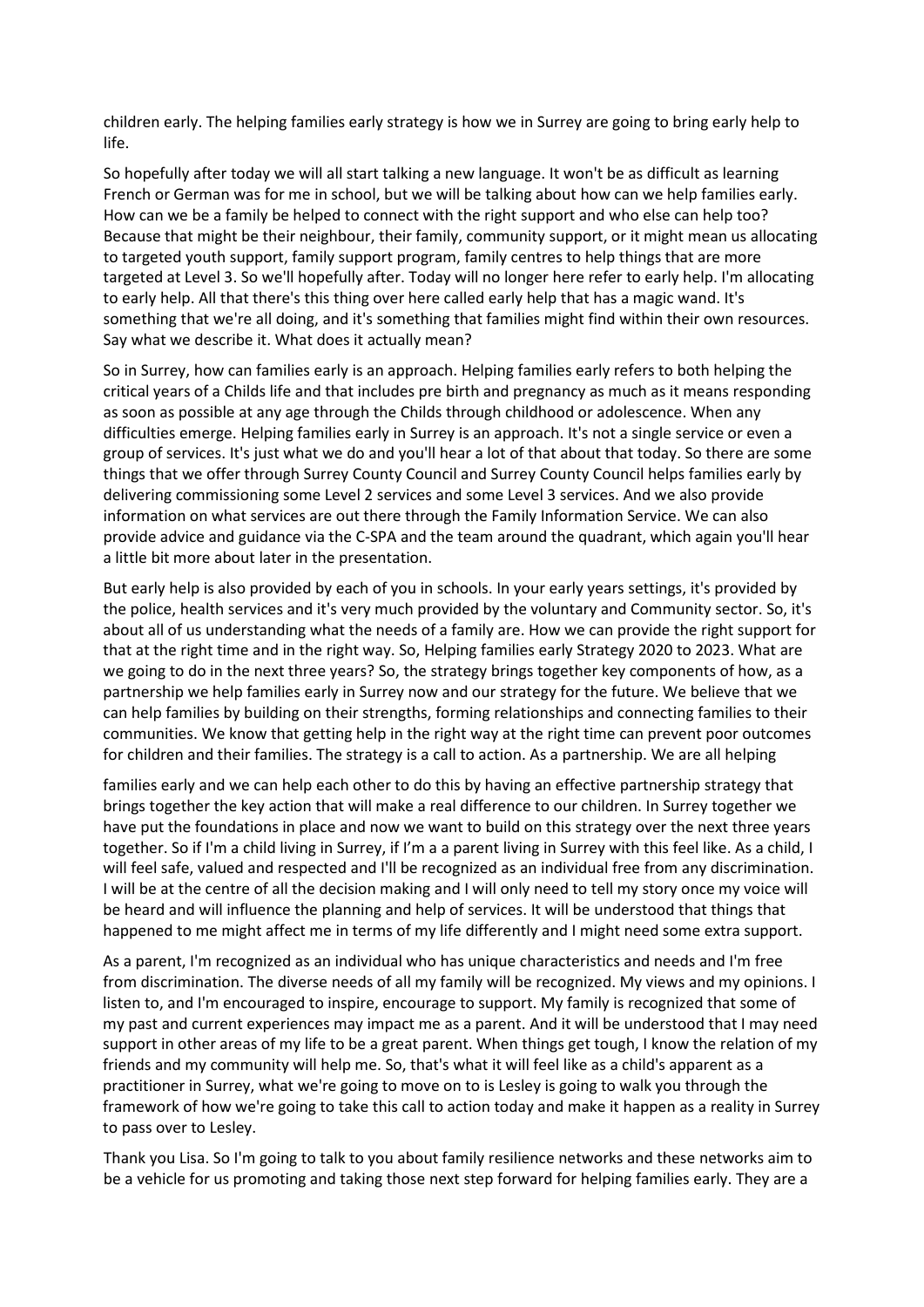network of our services that support families with representatives from our schools early settings as special schools. From our family resilience and safeguarding teams from the police, health and voluntary and Community sector in the quadrants.

These family resilience networks are not to replace the local networks that have been happening successfully where people are working together in their localities and making a difference to families, children and young people. What we are aiming to do is to bring together people from those representative organisations in each quadrant to take a bigger overview and collectively understand the needs of and a lived experience of children in each quadrant. And what's that telling us about what we've got on offer? Have we got the right offer in place if we have? That's wonderful if we need more of something or less of something. What can we do collectively to be able to create an offer that is right for that community? We're looking in those networks about how we join up. The services are available with the children and families that need that help, and we will hear about a little bit later on about about a project that Jacquie has actually been working on an I forgot the name of it. Jackie, it's just gone out of my head. What is the name of it? Little Help Shop! Thank you.

You're going to hear about the Little Help Shop later, which there's been talking to children and families about how they can best find and use the information that's available for them. So that's just a working title for now. Then it'll help shop. We will come up with, you know, we may come up with something else, but certainly be looking forward to hearing from that. Thank you. So the group can look at best practice, the skills of practitioners in the quadrant. Are there more things that people need? Have we got a parenting offer in the community that is meeting the needs of families? And how do we know whether it is or not? And we want to look at opportunities to collaborate and do things differently and go back to our commissioning colleagues or look at different ways that our services can be commissioned so that we're actually meeting the needs of families in a really comprehensive way together. So, family resilience networks and colleagues sitting around the table and their organizations behind them are the vehicle to make that happen. And this is what we've come up with in terms of the priority actions from the strategy.

The family of resilience networks will be looking at these priorities and thinking about the way we can all play a part to deliver them. The team around the quadrant, which I'll be introducing to you in the next slide, will be helping the family resilience, networks and other colleagues that are out in our communities to deliver on this strategy. They'll be helping along with partners to understand what the needs are in a community, bringing information from our family centres, from our district and boroughs from the community itself from our Level 2 Commission services so that we understand the stories and the themes that are coming up from our families in the work we're doing. Also from the Cspa, from the demands that we're finding coming through when people make a request for support. Also, from the consultation I when people are contacting but professionals contacting us, safeguarding consultation line to talk through the issues that are facing families.

So, we have a wealth of information that we can use and bring together to help us to understand what's happening. The little help shop, Family information service. The Directory of Services we have, as well as the range of other things that are out there to support families and also to to support professionals to find the right service. Those are the pieces of work that we need to be doing. We are reviewing the Family Information Service so that we can do that signposting. How we respond as a partnership, and we've heard a lot today about our our equal responsibilities. Our contribution that we're making to helping families early are accountabilities for becoming involved with families for being professionally curious.

As soon as we find that there is something that is not going as it should for a family. How our colleagues, how our workforce is trained? What have we got an offer that we can support them so that they are quick to be able to deliver the services that families need? And how do we know we're actually making any difference at all? So those priority actions will form the basis for our family resilience networks. And Surrey County Council is provide that additional support through our team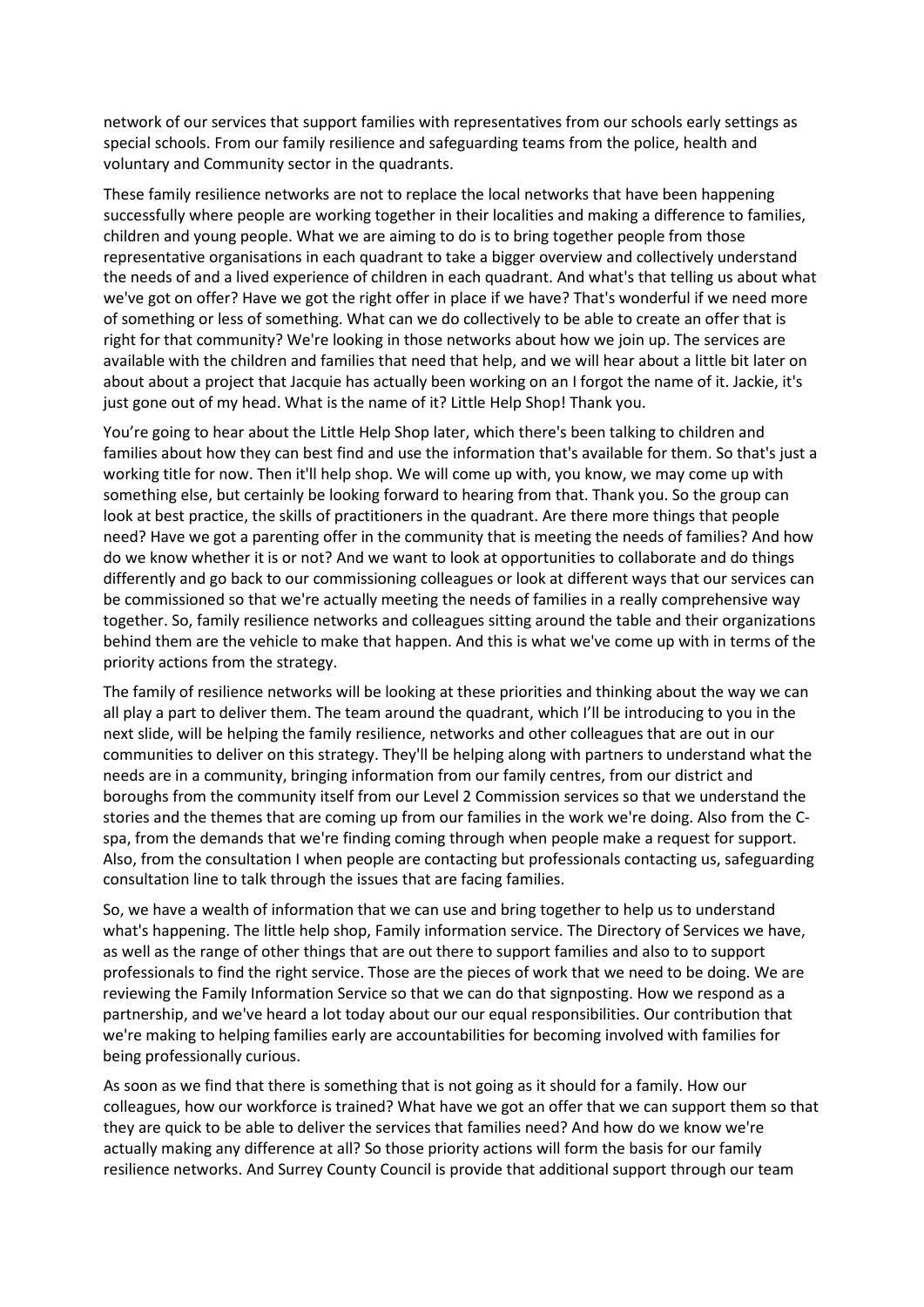around the quadrant to actually be feet on the ground. If you like to make some of that happen. So these are the roles that are in the early help partnerships team or in the single point of access team. These work together and will come together to support the family resilience networks. The community connectors there is one in each quadrant, and they're looking around in the in the community to make sure that we've understood and have on the Family Information Service directory. The services that are out there for families. They also have a role in connecting families to their community. Our parenting coordinators are experts in understanding the needs and the parenting offer that would meet those needs and are able to support our providers in family centres.

Family support program our targeted youth service colleagues and also the Community sector, schools and others about a good parenting offer that can meet the needs of the community. There are also leading in each quadrant. The team around the quadrant, so we have a coordination role that they play. The Family Centre advisors support our family centres across Surrey and are supporting our Family Support program as well. So that the themes that we're finding through their support at Level 3 is fed into that understanding the need of families in the quadrant. They will also feed that information back to those Level 3 services to see what needs to be added to their offer. Our Locality early help Advisors support schools. They're able to guide schools and support schools to complete only help assessments and to lead a team around the family. They also offer training and have been attending the dedicated safeguarding leads training. Family Information Service Advisors are able to be contacted if you can't find a service or if you're offering a service you want to advertise through the directory. They will help us to do that. And a family group conferencing colleagues are a team that help us understand the wider available support through families and the networks that can be developed that can support families from their own, from their own extended family of friends and their community.

Jacquie said at the beginning and Lisa also mentioned earlier about the early health assessment and the work our workshops put together to support the creation of a new early health assessment. So as part of the development of the helping families early strategy, this multi-agency workshop came up, had a had a requirement to look at certain things and their aim is to come together to ensure that the early help assessment didn't act as a barrier to engagement for families or for practitioners. They looked at what was some good practice from local, other local authorities, but they also looked again at what was on offer and had worked well. They agreed to set to set up agree a set of principles which you can see on the slide. A family friendly form. And guidance that will support practitioners that builds on this family resilient model of practice. The approach is to ensure that the early help assessment is part of an assessment process, which can and should be informed by other assessments used by different professionals. The aim is to empower both families and practitioners to look at the child's Developmental needs, the family and environmental factors, as well as the parenting capacity for families who want to make changes and how they want to do it. With the right help at the right time, supported and coordinated and championed by the most appropriate practitioner, we can collectively help families early and support the lives of our children and young people in Surrey. The new form has been created and new guidance document and that is now available on the Surrey County Council website and we have now created some new early help assessment training which will be on the Surrey Safeguarding Children Partnership website and that will be starting in November.

We've heard a lot this morning about our strategy and it's been great to hear from Jacquie and from Lisa about our ambitions our priorities and what we can do collectively to bring this strategy to life. We've also heard a lot about our partners and Surrey County Council are already doing and this part of our Webinar is a celebration of all of the things that we're already doing. Stories from some of our service providers and also from our schools and some community projects that really do bring the strategy to life and give us ideas about what it is all about. What does helping families early mean it looks like what you're about to see. So there are three sections. The first section is about being child centred, the 2nd about being family focused, and the third section about how we connect children and families. To their community. Thank you and fingers crossed for the IT.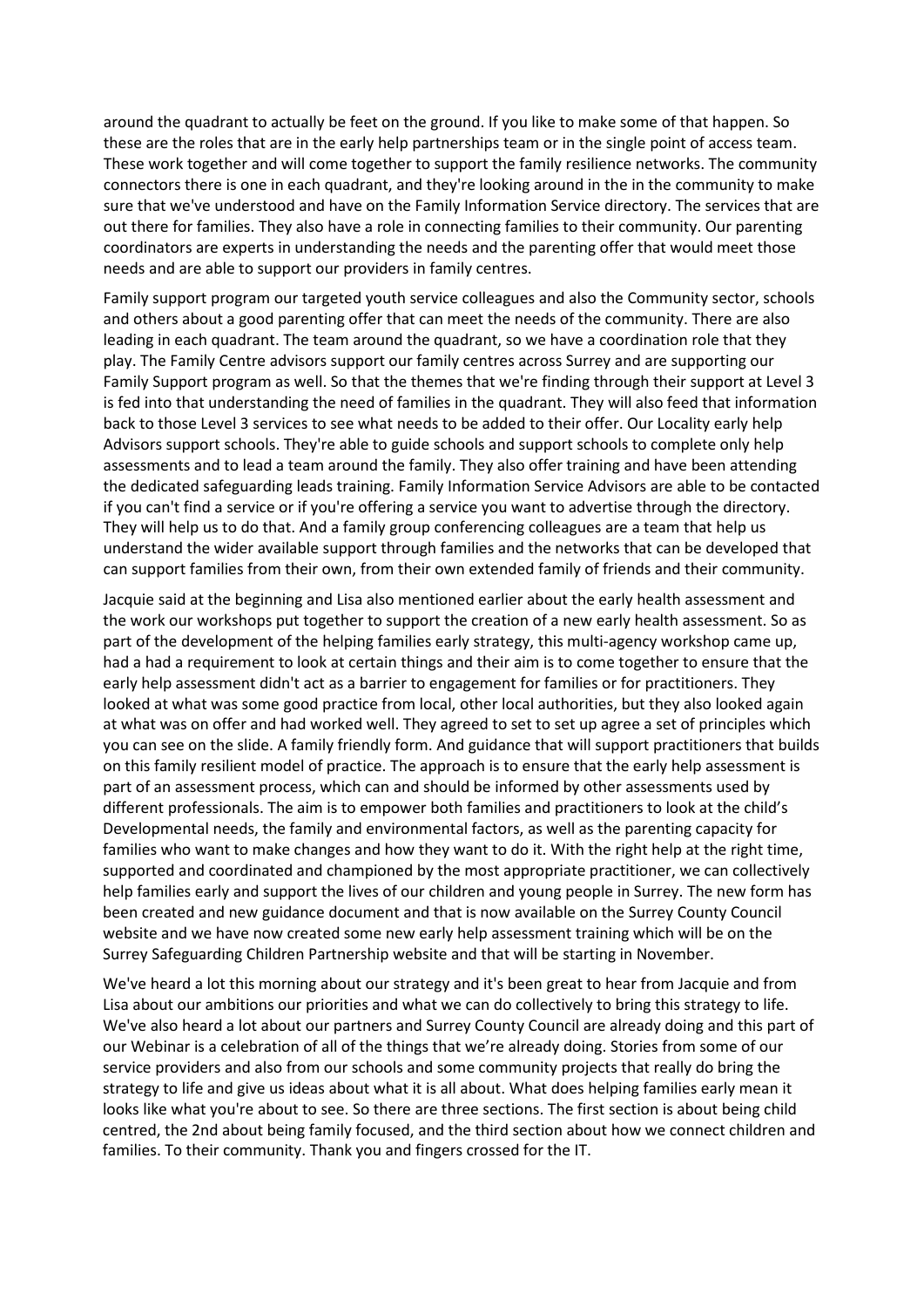# Being Child Centred Introduction

We know that each child young person family is unique and has their own life story. We're going to hear now from Surrey Youth focus and Surrey police, our young carers service. From Woking high school and Saxon Primary School. About how they can and do change the outcomes for children and young people when we keep them at the centre of all we do.

## Time For Kids

My name is Cate Newnes-Smith and I am the chief executive of Surrey Youth Focus. I'm delighted to be telling you about a movement that we are creating in Surry called time for kids. We very much hope that you will join this movement. Back in 2018, I had a conversation with Chris Hickford, the founder and chief executive of the Icon Charity. We were wondering why, despite all of our wealth and scientific knowledge, some children in surrey don't thrive and fulfil their potential. With complex and interlinked problems such as domestic abuse, poverty, violence, mental health issues blighting their lives during childhood and lifelong. We wanted to try a new approach. So, we sought out a small group of strategic thinkers to reflect on these issues. And we handpicked a few more people to join the group. Have these conversations. We met every couple of months to reflect on children's needs and experiences. The group felt that the system in Surrey had not always served children as well it might. Overtime circumstances have led us to manage risk in relation to our organizations involvement rather than being confident in making the best decision for the child. In one particular rememberable session, we heard the highly articulate voices of More House Boys school in Farnham describing some of the challenges they have faced and how they overcame them.

Our group came up with five principles. One, being crazy about the kid. Focusing on human connection with a child with patience and passion to achieve the very best for all children and young people. Two, every child or young person needs a consistent relationship with at least one adult that they trust. Three, every child needs to be able to tell their story and learn to hope. 4. Every child needs a sense of belonging and encouragement to shine. Five we all need to believe in the child or young person and what they can achieve. We decided we needed a name for these principles and thus time for kids was born. We hope to encourage every organization and professional that is working with kids in Surrey to be inspired by the principles. We want to reignite and strengthen the passion and vocation in all of us. Working with children and young people. Putting children at the centre of all that we do so that they can fulfil their potential. So what does time for kids look like in reality? We want time for kids to encourage you to have transformative conversations with your colleagues and partners. So the all frontline practitioners are able to do the very best that they can to serve children and young people. There was no blueprint for time for kids. Everyone and every organization has a different role within the system.

Therefore, it would not look the same everywhere. You do not need to ask us permission to use time for kids. Please feel free to just start using the principles in your daily work. As you know, Dave Hill very sadly passed away suddenly earlier this year. He passionately believed in the time for kids principles. We want time for kids to be part of his legacy. I ask that you consider what time for kids means for the young people you know what are their expectations of us? Consider what it means for your role, your organization, and the system. When talking with other organizations, you might like to use time for kids principles as a starting point for your conversation. I hope you inspired by what you have heard so far and are asking yourself a question. How can I use time for kids to inspire new ways of work? Thank you very much for listening.

## Saliesh Limbachia

Hello everybody, I'm Superintendent Saliesh Limbachia from Surrey police the strategic lead for child safeguarding across the County for surrey. So I am so pleased that. To present to you today. I'm even more proud of the work that we're doing within Surrey Police to change our culture. A culture from criminalizing criminalizing children to puting the voice of the child 1st, and it's about making a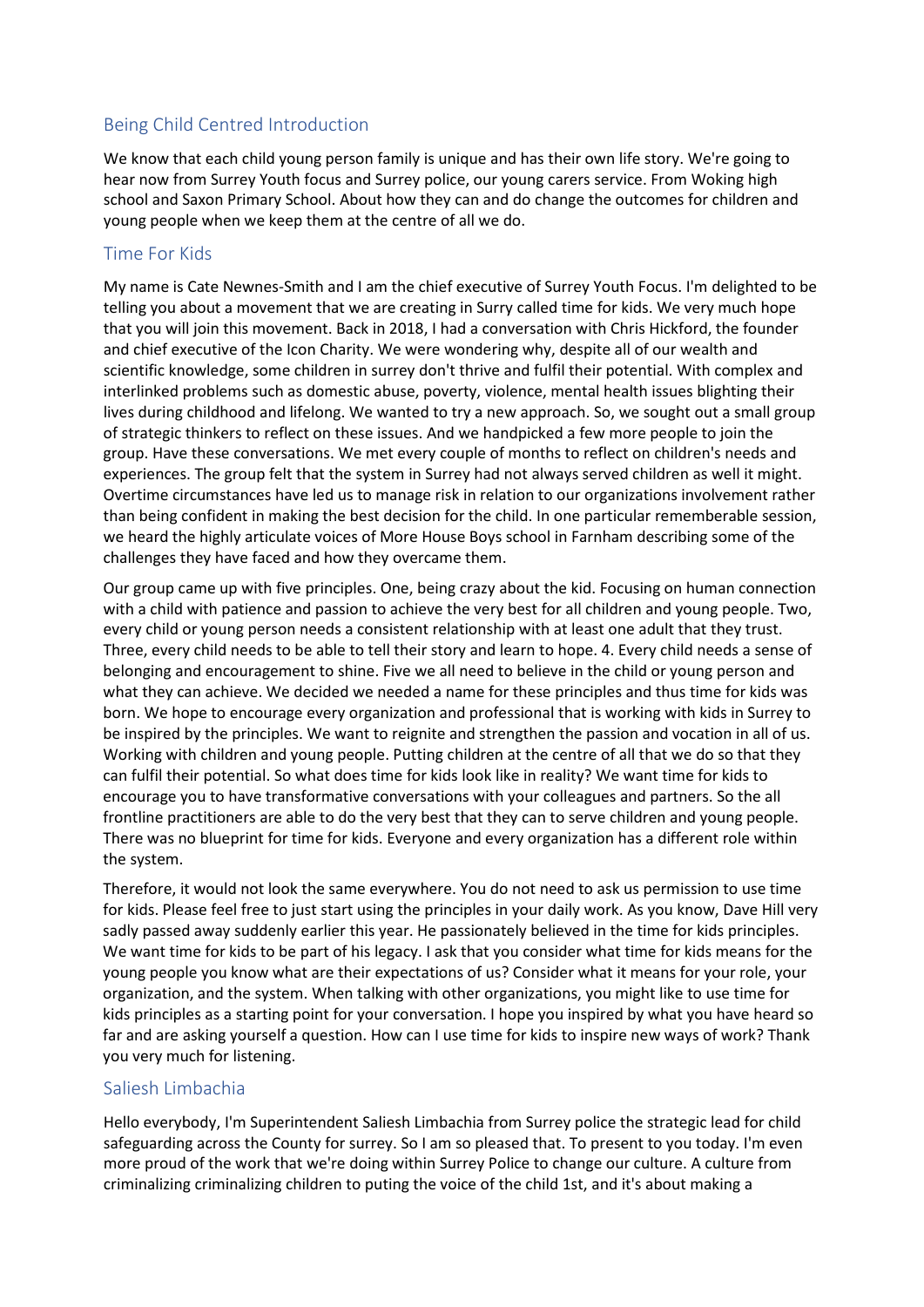difference to families. It's about our new and an innovative work with our partners and children Services within our police single point of access and working closely with our children Single point of access teams so that we have the correct pathways available for making sure that families and children are given the best opportunity to improve their lives. So what does it mean for surrey, police? Well, it's about us trying to think differently. It's about us not. Criminalizing children trying to understand what the pinch points for families are and to try and reduce the the issues that are impacting children and try and prevent them from turning to crime. So it's about helping those families. It's about investing in multi-agency work so that we work hand in hand with our partners in children services, mental health, Surrey County Council and other other partners at strategic level so that we have the processes there. And the way that we're doing that is through a number things.

First of all, it's through an approach called time for kids where we are now asking officers and our staff. Should they attend an incident then to give that time for kids and that's basically what it says on the tin. So when we go to a domestic abuse incident for example where you have two adults that have been involved in an incident and there are children that house setting for us is making sure that officers are actually listening to those children looking at their lived experiences. Is there anything that could be impacting on their safety on their on their health and wellbeing and making sure that we don't forget that making sure that they have a voice too? Yes, they are victims in their own right, and we know that domestic abuse bill is coming out hopefully imminently. In the next year, next year, which will put that on a statutory footing. But it's about allowing that the voice of the child to come through, and the early help. Model that we're rolling out across. Surrey police, which is so so innovative for us and we've tried it across 2 boroughs already across the County where we totally transform our approach. So we work with partners as I spoke about earlier on to try and see what opportunities there are for those that family to try and get that early intervention. That early help and that we work with them. We have a single point of contact for that family with the police, and other partner, agencies and then we share information so that we can sign post those families and those children to get that right help, it's also about our approach and our commitments that we've made and that our chief constable has made to the communitive Surrey, which is a problem-solving force. So we want to be in the cutting edge of solving problems. So rather than waiting it to be too late and families and children are criminalised, we want to try and get in early and help those children and their families, so you'll start to see a new approach from. Surrey, police to try and get into that space by using an OSARA model, which is an approach that we use to problem solve and part of that means redesigning and refocusing our child and missing exploited teams throughout the County to focus on being proactive and really focus on safeguarding through partnerships and that relies on on multi agency approach. So, it's it's really working closely.

As I said earlier on with our partners share that information and actually trying to make the families and the children reach their full potential. And we know that various factors impact on that. So as a police service we want to play our part with our partners to try and really impact and release that full potential that families and children have. So I'm really proud that surrey, police are really open and willing to change and actually change our culture to being a a law enforcement, which is what primary are all actually to turn it around the other way and try and be a force that wants to help give that early help to families. And only consider criminalizing children if we absolutely need to do it. And there are no alternative options. So for us it's a fantastic moment for us to share the fantastic work that we're doing. Thank you.

## Dave Bentley

Hello, my name is Dave Bentley. I am the borough commander here in Woking. I wanted to spend a couple of minutes just telling you what we're doing here to help young people in our community. Now we've been running an early help pilot now for a few months where we are specifically focusing on children who suffered trauma or adverse childhood experiences. As well as those that may be at emerging risk of exploitation here in the community. So basically, the the core principle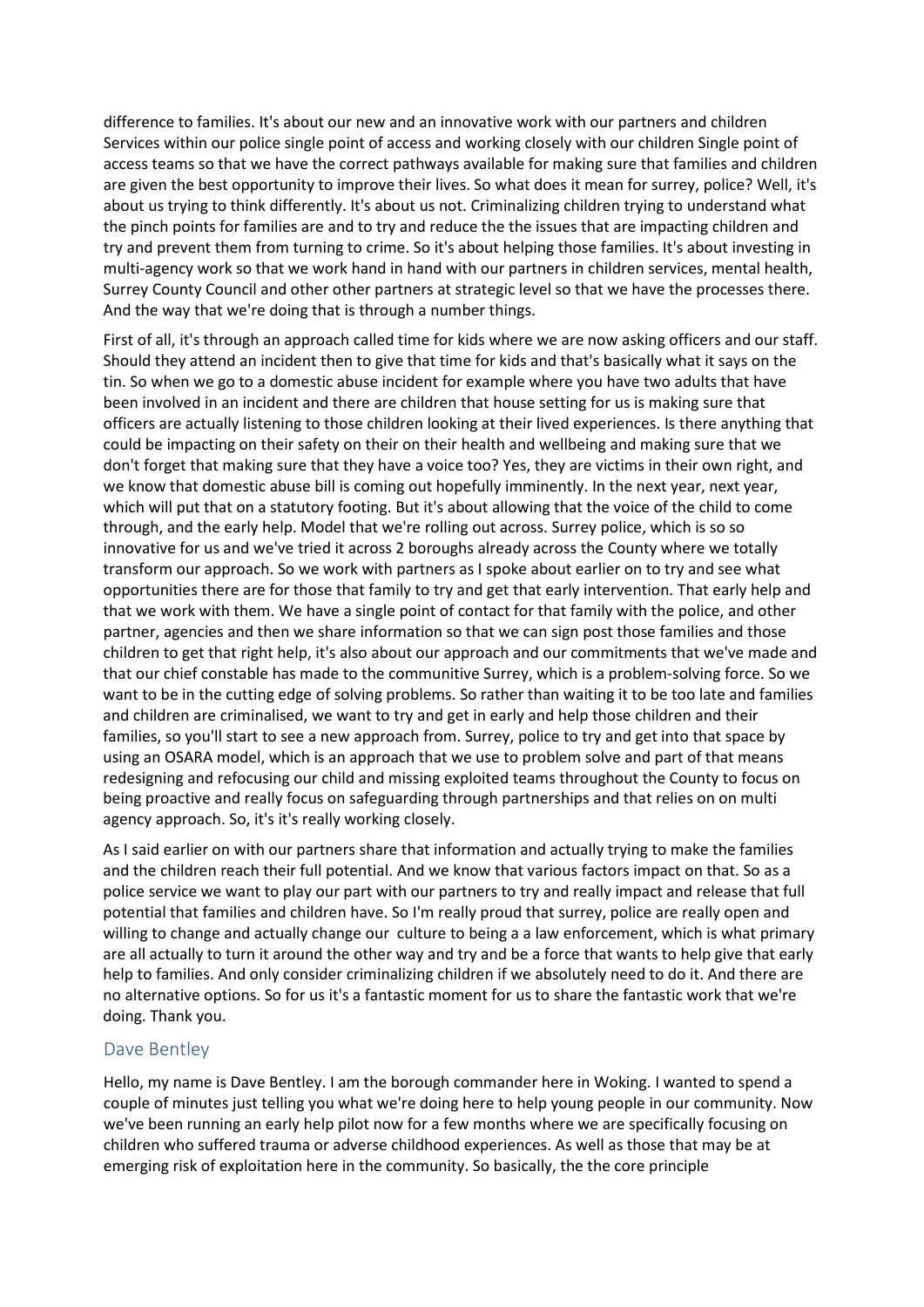of of what we're trying to do with early help is expand how many children we can support in our community and take a real problem solving approach to what they might have suffered in the past and what help and support we can give, not only from a policing perspective but also from a partnership. So we look at three main entry routes into how we can help children. So the first one is those are emerging risk of exploitation. The children that causes the most demand as a policing service, but

that could be across victim's witnesses, suspects missing, and then the third one is through identification from frontline officers or reviewing officers where we've seen adverse childhood experiences and we can sign post as early as possible to provide some help. So what we do is we expand our problem solving across the whole of my neighbourhood team so that PCSOs, PCs, those sergeants, youth engagement officers will have at least one young person to problem, solve, interact with partners about. So we can look at addressing and helping with any problems long term our youth engagement officer remained the specialist. They look at five or six children that need those complex help or support, and the aim of our work and activity is to problem solve for the long term, provide that partnership, help and support and that interaction with the child or young person to try and make their life better and reduce demands not only on us as a policing service but our partners as well. One of the key benefits I've seen already in the trial here in Woking has been the closer working relationship between neighbourhood policing and public protection. The introduction of the early help coordinator into the P-SPA has made a real difference, and the contact that we have with each other has provided a lot of information from a partnership perspective about how we can help these young people, which has been fantastic. We've already seen this work make a difference for young people in our community, and one thing I've learned actually already is that this is a long-term process. Problem solving of this nature with children with complex needs needs to think long term. Think long term

prevention and how we can all work together to support. These young people in our community it is not about the criminalization of young people or children, it's about that supportive partnership working that can prevent them receiving negative outcomes, whatever that be in a partnership, areas such as policing, health, social care, education, it's about giving them the best opportunities possible for those young people. Our work in turn will help those young people reach their full potential.

## Amanda Yorker

Hello, I'm Amanda Yorker, assistant manager for the young carers service, Surrey Young Carers, action for Carers Surrey. Action for Carers is a carer led charity that helps unpaid carers of all ages right across Surrey with information support and advice. So, who are carers? A carer is anyone who cares unpaid for friend or family member who cannot cope without their support. They may look after someone with a physical or long-term illness. This may be a physical disability, frailty due to old age or a learning disability like autism a mental health concern like depression or drug or alcohol misuse. A young carer is someone under the age of 18 who provides this type of care. There are over 14,000 young

carers in Surrey under the age of 18 so that is 2 to three in every classroom. Early identification and help is so important to young carers as the sooner children and young people can identify as a young carer, the sooner they get the help they need and the better their life chances are likely to be. Surrey young carers helps by offering a range of early intervention and prevention support. We take a whole family approach by including families in a young carer needs assessment and we make sure they can access the right advice signposting and support. Our dedicated teams work in partnership with schools and colleges, social care and health services GP's and voluntary sector organisations to make

sure they help to identify an support young carers early and offer appropriate interventions at the right time. Our Events outings meetups provide valuable restbite from caring responsibilities and gives young carers the chance to meet others and enjoy being a child or young adult for a few hours. We provide 1-to-1 practical and emotional support aimed at reducing barriers to ensure young carers can enjoy and achieve just like their peers. We listen and advocate on behalf of young carers and their families to ensure their voice is heard and they're getting the right support. Because the right help at the right time reduces appropriate or excessive caring roles and in turn the impact and pressure on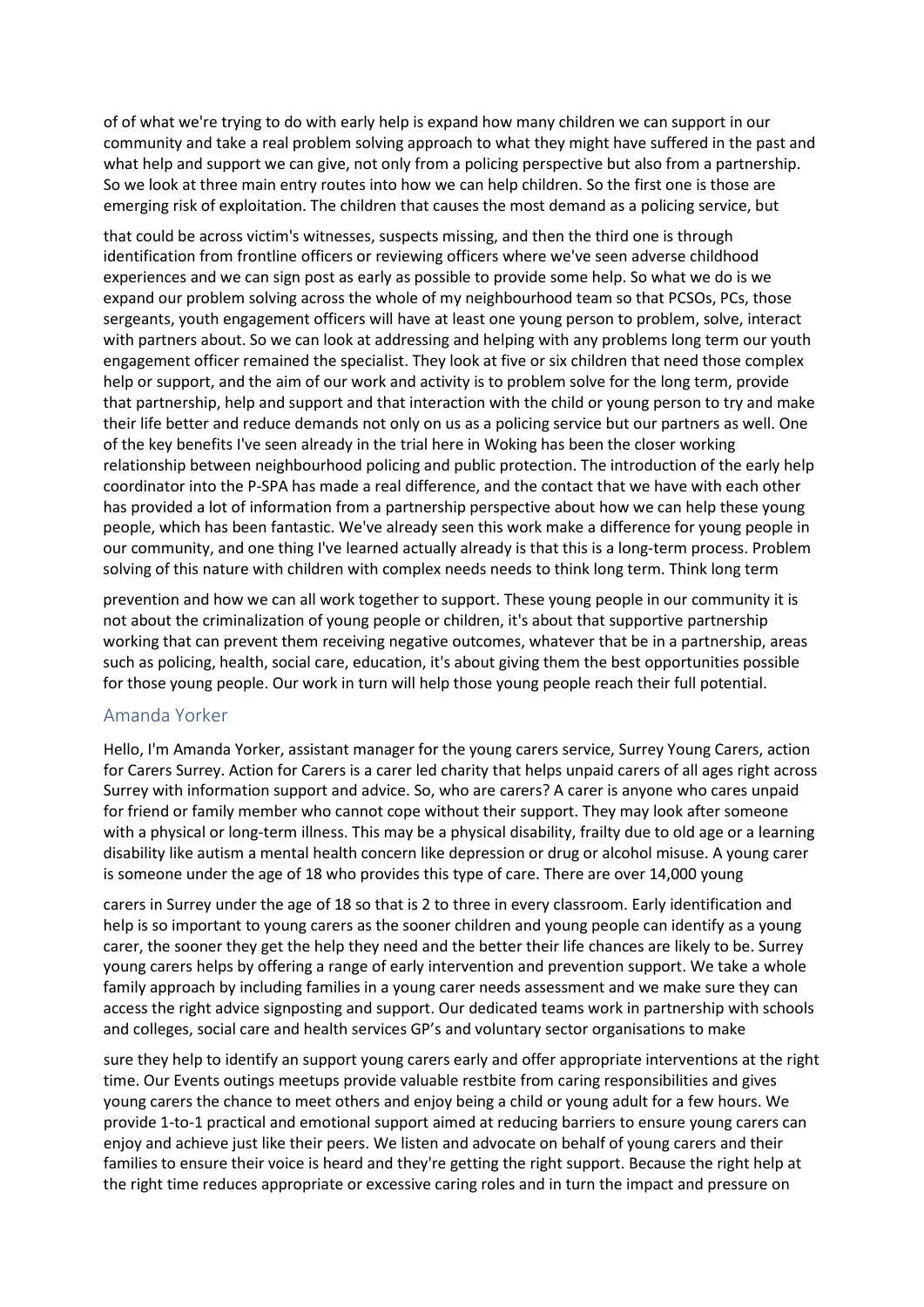young carers and their family. This early identification means they know someone is looking out for them and they do not have to cope alone. Finally, since COVID-19 Action for Carers Trust survey tells

us that young carers mental health is worse, and their feeling more stressed, most young carers are more worried about the future and are feeling less connected to others. Some young carers report an increase of 30 hours or more in the amount of time they spend caring each week. During this time, it is more vital than ever that young carers do not fall under the radar and that we acknowledge the risk factors. Like other children and young people, they have goals and aspiration's and it is our responsibility to act early and work together to improve their life chances and outcomes.

## Saxon Primary School

At Saxon Primary School we recognize the importance of ensuring our children and families receive the right support at the right time. This short video will give a brief overview of some of the early help work with do throughout the school. In order to support our families. This slide highlights some of the early help support that we offer our children and families. We have a full time home school link worker who supports families in many different ways including through one to one meetings, coffee mornings, regular calls to parents, directing parents to resources and relevant parenting courses, and referring to outside agencies for further support when required. Her support to families often means that early intervention can take place before a situation could potentially escalate. Our home school link worker alongside her colleagues from across the trust also offer parenting courses such as parenting puzzle. Again, this ensures the parents can be directed to the course when they require such help without having to be referred to an external agency and without having to join a potentially lengthy waiting list. On some occasions and wanting to be appropriate, our homes school link worker has also offered similar but more tailored support to parents on a one to one basis. One of our teaching assistants is also trained as an ELSA an emotional literacy support assistant. She attended the full training course delivered by Surrey EP's and also accesses regular EP supervision.

Our Elsa is able to support a range of individuals as soon as they show signs requiring additional support. She supports children on a one to one basis with managing anxiety, dealing with parental separation, coping with bereavement, living with trauma, and building relationships. She has also successfully lead nurture groups and anxiety groups. The children are often given a range of strategies to help them manage better in the classroom and at home. For several years now we have arranged for individual children to access art therapy sessions and counselling sessions by external professionals. Whilst this support requires a significant financial commitment. The support has been invaluable and many individuals have made significant progress across the years on some occasions, reducing child's risk of exclusion and preventing the need for further outside agency involvement. The following case study illustrates the support which was put in place for an individual pupil including art therapy support and the positive impact that such support had on the child and family.

In 2016 to 17, the child's parents separated this change in the child's family dynamics led to a significant change in his behavior. Emotional state, and ability to regulate his emotions throughout the next academic year. The child received several fixed term exclusions and was very much at risk of permanent exclusion. Over the course of the following year, intensive early help support from school for both the child and his parents resulted in a significantly positive change. The child began weekly art therapy sessions which equipped him with strategies to help him manage his anger and frustration and to explore his feelings with about his family situation. The senior leadership team and home school link worker heavily supported parents and PSP meetings took place. The inclusion manager began the EHCP process. School also liaised with the steps team in Surrey and made many changes to the child's provision, including attending a calm club at lunchtime a time which the child found particularly difficult. By the spring term of 2019, the child's attendance had increased from 75% to 98%. As a result of no further exclusions that academic year and the child was able to attend school on a full-time basis with success. Whilst the child was previously at risk of permanent exclusion The early help you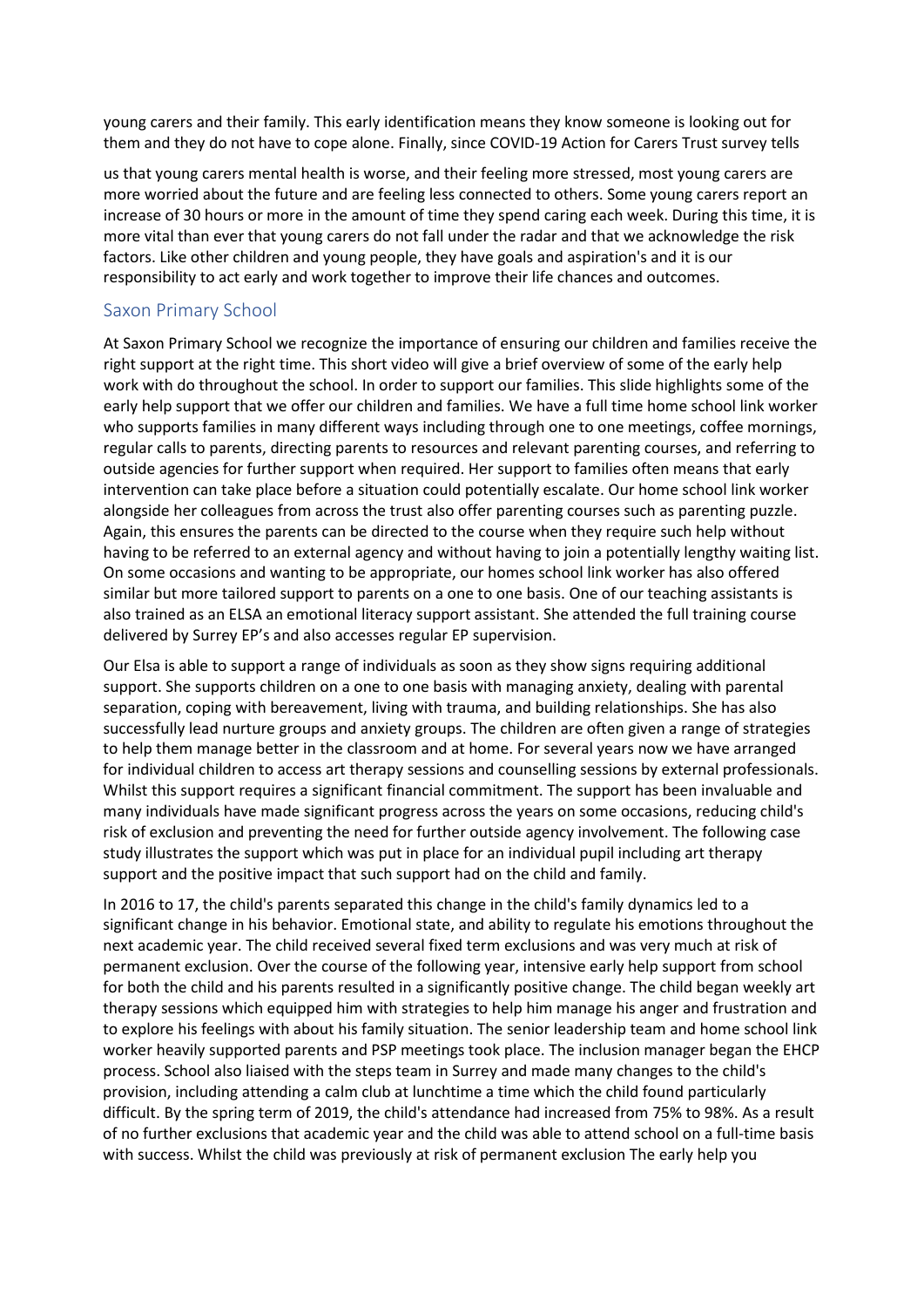received at school and the intensive art therapy work enabled him to go on to attend a mainstream secondary school and for him to become more confident in managing challenging situations.

## Woking High School

Hello, welcome I'm Matt Crowley deputy head teacher Woking high school. I wanted to share a case study of a student and family that we work with where we feel like how early help approach. Working with both in-house provision and also external agencies has made a difference both in the family life and also in students life and progress at school. This student first came to attention from primary school in transition where we found out that the family has suffered quite severely from a range of cases in in their past, particularly for this student it's between the age of 0-5 where Dad had become an alcoholic and had been manifested in quite severe domestic violence in the home. This student remembers at the age of five almost six, crawling in between mum and dad, and so the at the time where mum had been knocked unconscious and after that time eventually mum and dad split and support was put in place for them. He still remember that time, he also remembers sadly him actually being in the supermarket and pointing out where the alcohol was to his dad. And his dad obviously then buying the alcohol and such, and it that still is in the students mind and the guilt and the blame that this student has at Junior School was well supported through the ELSA program and mum was accessing help and support through your sanctuary and when they arrived with us in year 7, it was felt that we would monitor and support in the usual way. But it appeared things have been dealt with. Contact was still not be inhabit Dad now and there was a stable support network at home. That was the case in year 7 and through year 8 things were OK.

And then there was an instance in year 9 where the student sadly out of the blue jumped over a fence and went missing and when we caught up with him and started to talk through and pick the reasons why he had just started to reconnect with dad at that time. Got to the age where he wanted to, felt the need to, sadly dad was rushed to hospital and suffered and still does suffer quite badly from the effects of the alcoholism. That sense of guilt and the other things came back to the fore again. At the time we began a TAF approach with mum and once again make sure that she had a support through your sanctuary at the way they were providing for her. We suggested because this this lad was very tall, tall for his age. We suggested looking at Marfan syndrome and potentially any side effects that may have both for mental health and physical health so mum and explored that through the GP and we offered support in school and we set up in school counselling at the time. We we bought the counselling in this particular student, but it was to explore the kind of relationship between him and Dad and what that meant for him, and having a chance to talk and address that. And that did have, you know, a positive impact. He was a lot more open about it and felt the other way to try and get through it. There was another trigger instant in year 10. We'd been looking at the impact of domestic violence in PSHE, and even though he knew about it, it triggered some thoughts again. So, we increased the frequency of counselling and it almost coincided with lockdown coming in. So, we ensure that that counselling remained during lot now and that he had his counsellor but also myself as someone that knew him quite well as assistant tutor so I used to check in on him with every week and just have a fun chat about things. You know what's going on? What's positive in his life and everything else to try and see him through that. And again that seems to be a support which got him through. We actually haven't come in during lockdown set for one to one counselling face to face and it seems to make an impact. We then sadly had a third trigger an, which was really because of support in the early help was there in that he then started opening up about some intrusive thoughts he was having. Because of the feeling of guilt and resentment toward dad and the anger that had built up in him because of those situations, he was starting to have intrusive thoughts about hurting people. So, we had to refer to CAHMS and to CAHMS crisis. And following the work with CAHMS and through CAHMS crisis. We agreed together to come up with a safety plan and then a result risk assessment in school because in school, was absolutely the right place for him to come and to have that kind of protective factor around him. The risk assessment was designed so that there was a very easy to understand RAG system where he would be checked in each morning and would be able to RAG himself and then they'll be various things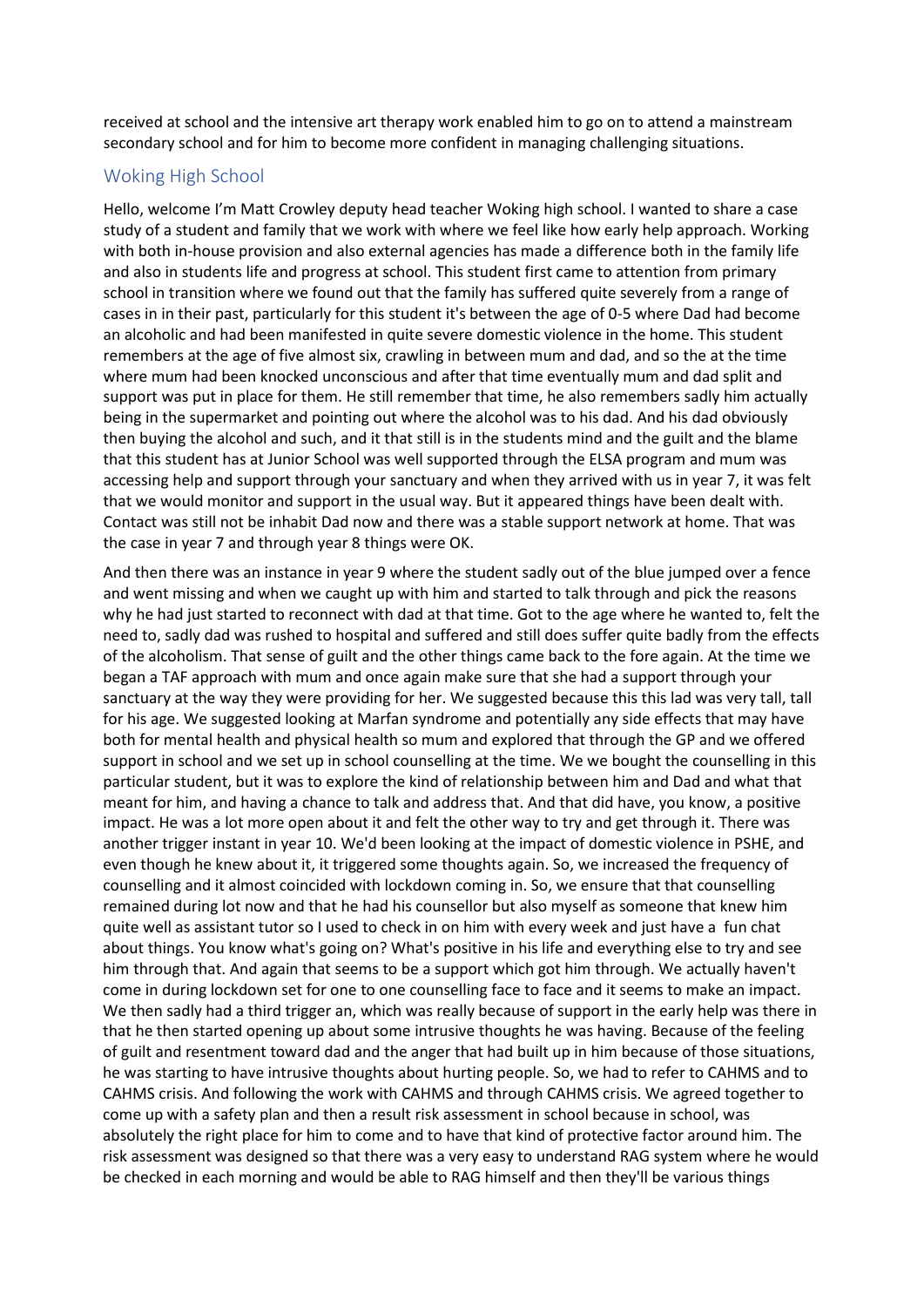happening pending on the level of concern there was. Um, the counselling support continued and was continuing even during half term, with the counsellor being able to use the RAG system as well as us do it in school. We also reached out to his or they also reached out to us his cadet force because he's actually training to be a, well he is a cadet and wants to go into the police force and they were able to give us a very positive picture of him during that time and actually said that he's one of the best and they. Um, offered some some talk about how they deal with mental health issues within the police force. And actually, you know, it's. Quite normal for them to have police officers sometimes they have negative thoughts and intrusive thoughts because of the amount of things they have to deal with and the support they put in place and how they help them through it. And we're also working with that cadet force to make sure that he goes and takes part in a leadership qualification. They feel that he's right for that. All of that together and then making sure mum had the right support through your sanctuary making sure that we provided counselling for him in school. We've actually employed the Council. Now. They're part of our staff team and a more accessible. That Work with him and then except for so that he knows that he can trust us all. They're working with him as really helps. He still has his up and down days, he reports Green's most of the time, which is great and he feels like he can cope, but he knows were also there to help him on that daily basis. And the most wonderful thing during half term was he sent us a picture of him mum and sister and they bought a dog. It just the smiles on their faces knowing that they've got that to look forward to. And that's with them at home as well. Was brilliant, so the early help approach right from the work with primary school through to the wor with the cadets, with the counsellor with CAHMS really has provided are supportive bubble, which is meant that family can overcome those issues and you know that he can go on and be successful both in his life and with his academic studies. So without it would have been very different picture but with the support of everyone working together we're able to kind of wrap around that family. And they're being very successful and happy in their lives at the moment. Thank you.

## Family Focused Introduction

We can never underestimate the importance of family and the difference a loving, consistent and stable home life can make to children and young people. But sometimes families need that extra bit of help. And today we're going to hear from the Red Oak Family Centre and Furzfield primary school about their work with a family and from the Family Support program run by Guildford Borough Council. And a bit about reducing parental conflict training that we have available so that families can understand the importance of a good strong relationships in their home.

## Reducing Parental Conflict

We Made it. Hi Mum, Hi Darling Sorry, we're late. You are late What happened to your hair? Didn't tell me you were getting her hair done David? What? She looks great That's not the point you should have told me About what? (distant mumbling) We took her for a haircut. We? Oh here we go Is this Lisa's doing? Why do you always have to bring Lisa into this? Because you never used to do things like this before you met her. It's a haircut.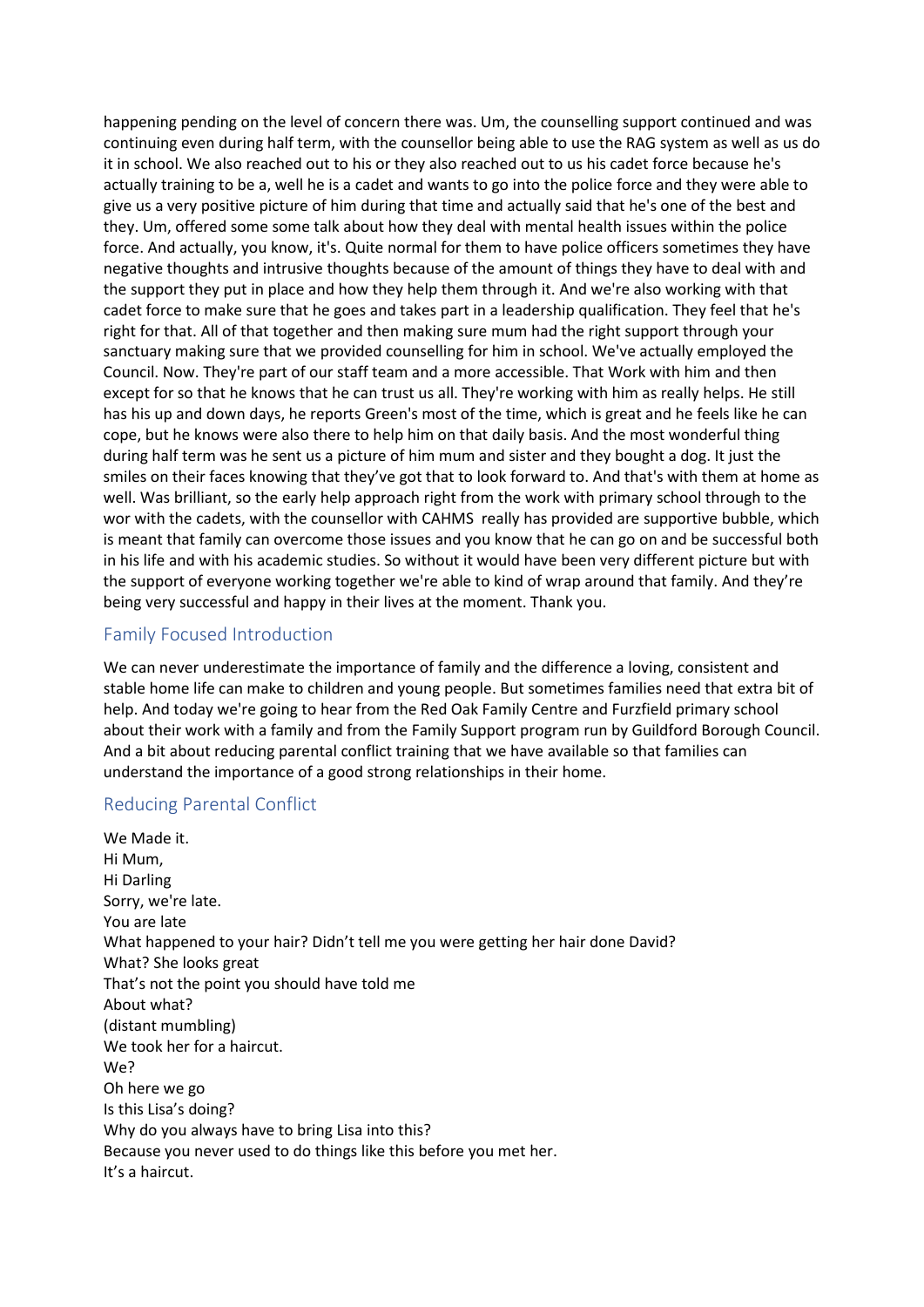She stayed at her mate's last week, you didn't tell me about that. I did talk to you, David Oh here we go again. It's the same old story. Right that's it she's not going away with you for half term. Don't be ridiculous. Of course she's coming away with us. (spotlight snaps) Can't believe I lost it so easily. It's like you do it on purpose. I don't mean to. You're just So easy to wind up. I'm just trying to keep on top of things.

If we want this to work we're going to have to talk to each other. Sometimes things just come up. Look at Chloe. Caught in the middle of all this, no wonder she struggling at school. We're always gonna disagree aren't we.

Probably. But it doesn't have to involve her.

What could we've done differently.

(spotlight snaps) We Made it. Hi Mum, Hi Darling Sorry, we're late. You are late What happened to your hair? Didn't tell me you were getting her hair done David? What? She looks great

That's not the point you should have told me About what, we took her for a haircut

We? Oh here we go Is this Lisa's doing? Stop. Stay Calm. You look great sweetheart; do you like it? Yeah Did you have a nice weekend?

Yeah

OK, why don't you go upstairs and unpack and then I'll come up and you can tell me all about it. OK, bye dad.

Bye, love. Best be off then. Wait, I want to talk to you.

Ok.

I know you want to make the most of your time with Chloe, and that's great. But you can't be making big decisions without talking to me.

A haircut? It's hardly a big decision.

It would have taken you give seconds to send a text, that's all I'm asking.

Hang on, She stayed at her mates last week, you didn't text me about that.

Yeah, well that's exactly the kind of thing we should tell each other about.

That went better. I couldn't see what was happening.

We can't keep talking about this stuff in front of Chloe.

It's not fair on her.

I find it hard when Lisa gets involved. I'm happy for you that you've moved on, but it's hard knowing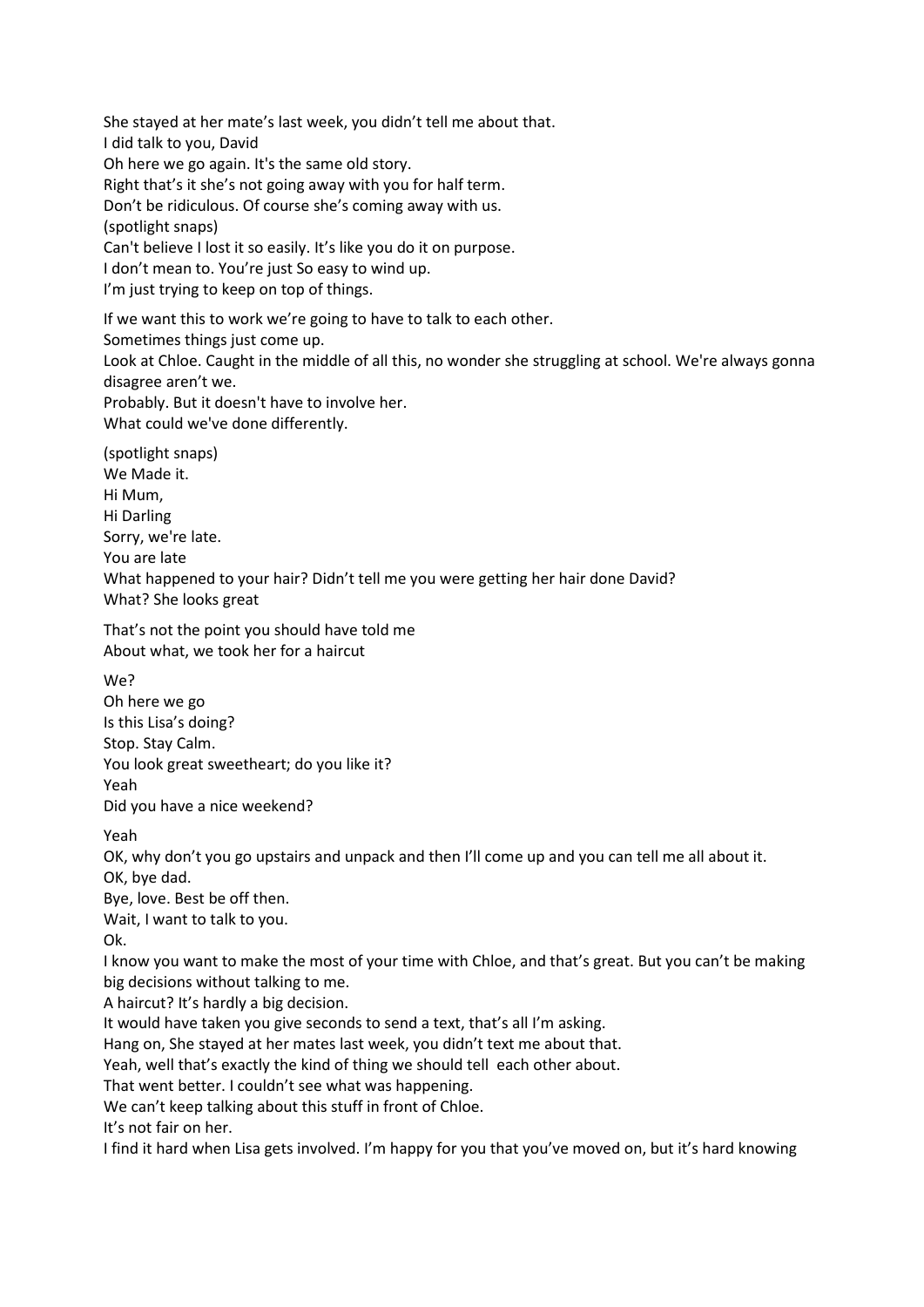#### that there's someone else in Chloe's life. She cares about Chloe a lot, you know. But I guess it is a bit weird. I'll always put Chloe first.

We've just seen an amazing video. Actually, showing how much that conflict can have on a child And how they can be caught up in the middle of all of this anxiety and how the impact Effects them. So what are we doing to support our parents? And what are we doing to support practitioners in helping parents identify this. So we have a program called reducing parental conflict and this has come been led by the Department for Work and Pensions. And it's across local authorities in England to integrate services approaches which addresses parental conflict. In local services. Parents play a critical role in giving their children experiences and skill they need to succeed. However, children who are exposed to poorly resolved parental conflict can suffer long-term harm. And the key here is poorly resolved conflict. All parents argue at times it's about how they deal with that, but it's important. And how they understand the impact that it might have on children. The evidence is clear that exposure to frequent, intense and poorly resolved parental conflict can affect children's emotional and social development educational attainment. Later, employ ability and physical and mental health. Conflict can affect children in all types of parental relationships, which includes parents or carers who in relationships with each other, whether married or not. Parents who have separated or divorced and this is often a big problem when parents are separated and use the children almost as weapons against each other in court cases. Biological or stepparents and Foster and adoptive parents. Same sex parents. Is continuous and it is the children that we have to focus on throughout all of this. So we're using some methods as tools for discussion. Explains the parents might not thought about. And how it might help them to start thinking differently. So we're supporting parents to use their own skills. So agreeing to negotiate. Is one of the things that might not even thought about. So usually our first angry impulses to push the point whereby to win the argument to any cost. Finding a peaceful resolution can be difficult if not impossible, and both parties stubbornly stick to their guns. If it helps, everyone decided as a family to try listening to each other and negotiating instead. Some suggestions could include workout. The issues were fighting over. Try to separate the problem from the person try to cool off first. If you filter angry to talk calmly. Keep in mind that the idea is to resolve the conflict and not win the argument. Remember that the other party is obliged towards agree with you on everything. Define the problem and stick to the topic. Respect the other person's point of view by paying attention and listening and talk clearly and responsively to find points of common ground and agree to disagree. These are some of the issues that we think from the solutions and some of the tools that you can work with parents to help them. To look at things in a different way so we know that the prevalence of parental conflict is really high in children living in workless couple parent families. That's 5% of all children, 28% live with parents who report having a distressed relationship. That's almost three times as prevalent compared where both parents are working. And this is really quite a, you know, quite a visual slide actually, which really says it all. And what we want to do is help parents resolve this before it has a really big impact on their children. No parent would willingly want that for heir child, so the important is to highlight the impact it has on their children before they don't. Actually before they realize it. So accessing the training for this is really easy. You just got to contact myself, Karen Yeeles parenting coordinator my telephone number is: 07968833381 and I can put you on the training. As soon as. Thank you for listening.

## Red Oak Family Centre

Good morning, my name is Jane Chapel and I'm the manager here at the Red Oak Family Centre. Attached to Furzfield primary school. We've been invited here today to talk to you about how we help families early by recognizing need earlier in helping families to manage the challenges that they are facing. To that point I have two colleagues here with me today to share an overview of the case of a family that they have supported. Karen family support worker attached to the Red Oak family Centre, and Linda the home school link worker attached to Furzfield primary school. Karen will now give a Brief summary of a family who referred into the Red Oak Family Centre and how the family was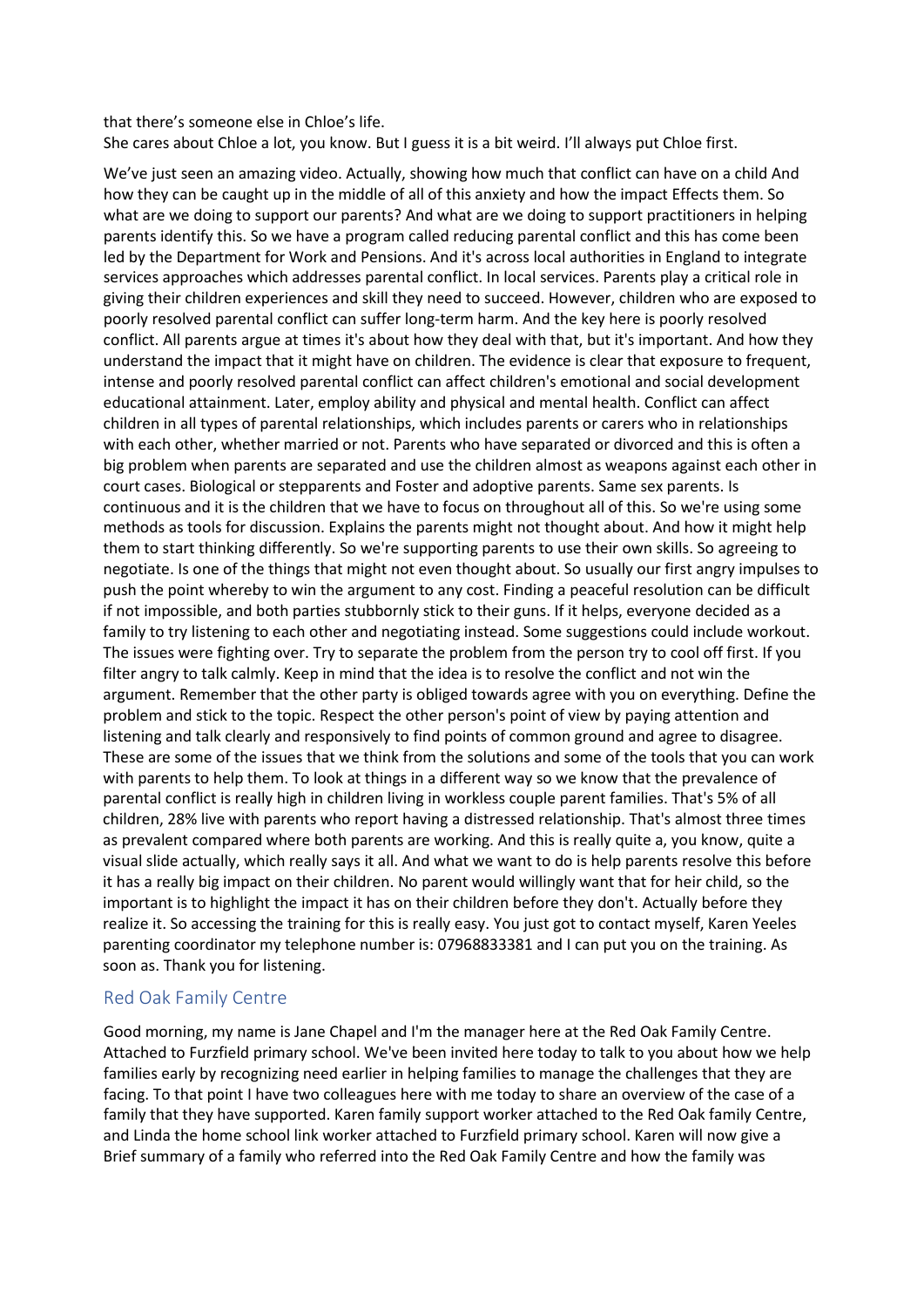supported in recognizing and also accepting help early and the positive outcomes of the family within their local community.

The family were referred due to Mum suffering from emotional abuse from her ex-partner this severely impacted on her mental health and ability to safeguard her children from witnessing the abuse as well as not being able to meet their emotional needs effectively. We completed an outcome star which enabled us to discuss the challenges that Mum had been facing and how this has been affecting her wellbeing. It's enabled mum to reflect on her situation and identify the support she required through discussion and completing the outcome star, we worked in partnership to create an action plan, and set achievable goals. It identified that she required support with her current financial situation to wellbeing keeping herself and the children safe and meeting their emotional needs affectively. Mum and I make weekly to discuss the actions from the previous week and began to implement changes to safeguard the children and strategies to managing challenging behaviour, enabling her to meet the children's needs effectively. With encouragement and supporting with parenting strategies, Mum began to build a positive relationship with her daughter. Mum found this very beneficial and continue this weekly as she began to recognize the benefit. I Provided Mum with information on additional agencies such as ESDAS, Citizens Advice Bureau and explaining how they would be able to support her. Though encouragement Mum began to engage with the community debt advistor this enabled her to build her confidence and where she became stronger she felt more resilient, and began to understand that her ex partner's behaviour is unacceptable and that the impact this has had on her. Therefore, she became confident in implementing firmer boundaries. It's had a positive outcome from and the children as their wellbeing and emotional needs will be met effectively as they were not being exposed to emotional abuse. And mum began to build positive relationships with the children, becoming confident with her parenting. Throughout her relationship, Mum had become very isolated as we're gaining confidence, it's enabled her to take the initiative to meet new friends and build up in network for friends. Mum had been promoted at work. Which had a positive

impact and she is now able to make plans to inspire the future for herself and children. Linda will now discuss how the school recognizes the need for help early and share an overview of a child is who is supported and the challenges faced by the child, the family, and the school. Good morning, we were first made aware of the families concerns when Mom had contacted myself. The first instance was to arrange a meeting with myself and mum. Mum had revealed the child during Lockdown had considerable anxieties, and these had grown worse and the fear of coming back to school was getting worse and out of control. I advised mum to see her GP for a CAHMS referral as schools close at this time. I also advised mum to book onto managing children with anxieties course at the red-light family centre. Mum was also advised of some strategies that she can put into place that can help her and the child at home. The class teacher wasn't made aware of what the child family altogether. We asked the parent if there's anything that's cool could do, in particular to help the child managed coming back to school. We also ask the parents to complete a strength and difficulties questionnaire. This would reveal if the NURTURE staff which we have the trains Elsa working there could do an intervention with the child. On completion of the strengths and difficulties questionnaire, it was apparent that child needed draw and talk. This is a 12 week program that the nurture team and the child will do together once a week. It was also apparent that the child needed reassurance when returning back to school. So the nurture staff team would meet the child in the morning with a happy smiling face and make sure that the child was OK in getting into class We will continue to monitor the situation with myself. Having regular meetings with their parents and for school to monitor the child during in the school time. This way we hope that the child will overcome her anxieties and and get the advice and support that she's needed.

Thank you for your time this morning as we shared how we along with our partners, help children, young people and their families build on their capacity through empowering them to achieve positive outcomes and move forward. Thank you very much.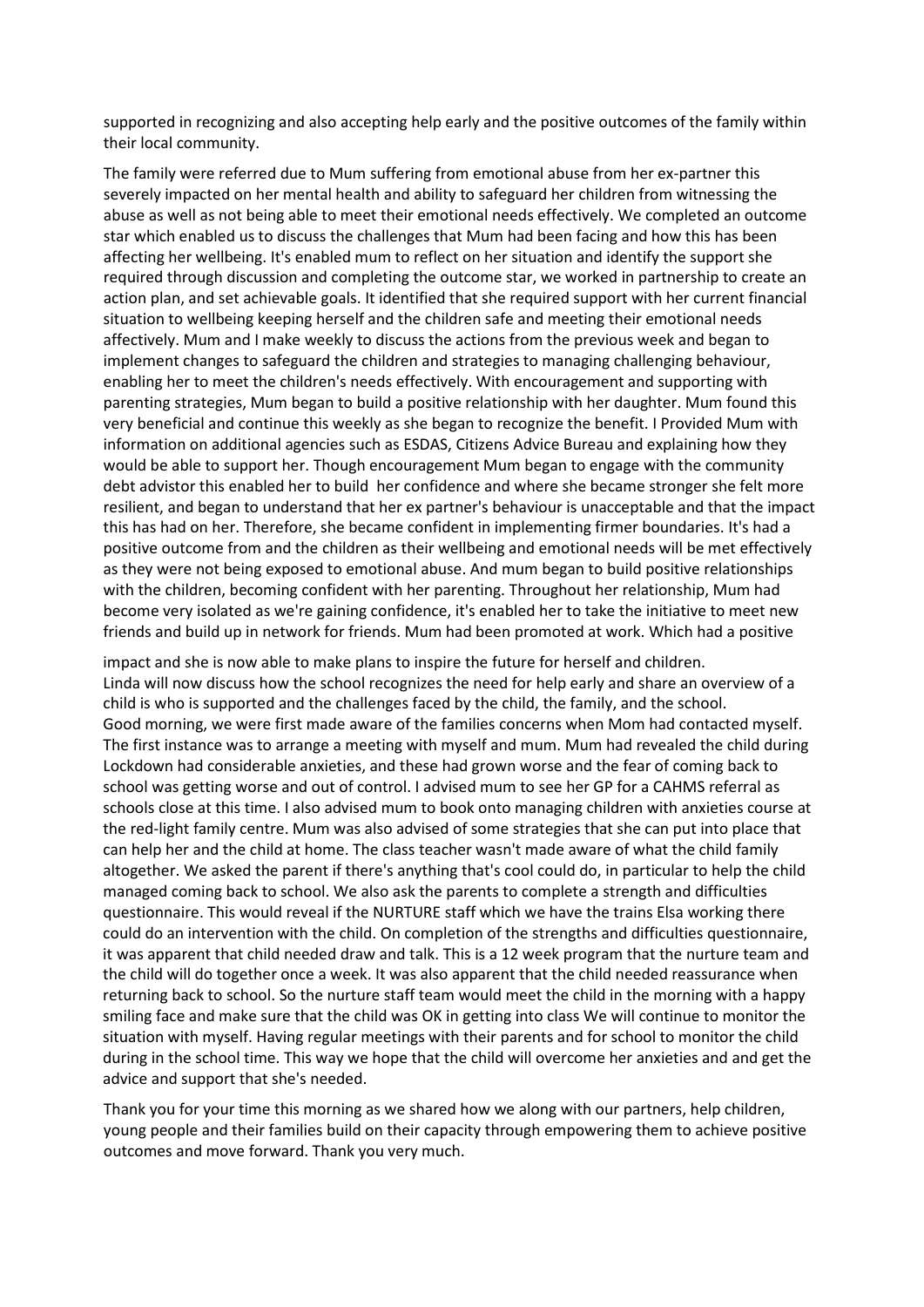## Guildford FSP

Hello Everybody, my name is Becky Grinter. I am the one of the senior family support Coordinators for the Southwest Surrey Family Support Program and we've got my colleague Jess. I'll let Jess introduce herself.

Yeah hi everyone, my name is Jess Sheppard. I'm one of the family Support Coordinators with Vicki. So today we're just gonna share a little bit about the Southwest Surrey Family support program. A little bit about how it was set up. What we currently do, and then I'll hand over to Jess, who will do some information on case study. A recent family that we've supported, and some feedback that families have provided us with. So Family Support program was initially set up in 2012 as part of the Troubled Families agenda, which some of you might remember and this aimed to turn around families in England and the general premise was to try and save taxpayers money. Things have evolved quite significantly since then and we now sit within the wider really early offer to families within Surrey. So in terms of what the support that we offer. We generally offer intensive support, which is a whole family approach. We do like to work whole family 'cause you know we look at the relationships within the family and how certain issues are impacting when everybody in that household. But the priority really is focusing on positive outcomes for the children in terms of referrals to the Family Support program all referrals come into the C-Spa an if the C-Spa and if the early help Hub believes that families support program are the most appropriate source of support and they will pass that on to us. So I'm going to hand over to Jess to talk about a recent family that Jess had supported and give us just to show you a picture of how that works in reality.

So yes, we thought it would be good to give you guys a case study to kind of really understand and the sorts of families that we support and types of complex needs that we're dealing with. What our support looks like and the positive outcomes that we have with our families. So the case study that I'm going to talk about is one that I worked with recently over the summer. So over lockdown, which made things a bit more complex as I'm sure everyone is experiencing at the moment with family needs so this family was made up of a mom, dad and two children. Aged 13 and one age 14. So over lockdown. Sadly the mom and Dad had separated. Acrimoniously With both of them in different households and Mom had also reported that there was abuse from Dad as well. The reasons for the referral was the dad had rung in to to mash with concerns of not having regular contact with his children on which he was not happy about and also alleged emotional neglect and abuse to the children from mum and there was parental disputes. Those reports from police having been called with parental disputes and obviously the impact that was having on the children as the children were often present for these. So, what were we able to do so? The first port of Call really was to meet with Mum, meet with the children, get a better picture of what was going on. The majority of the support was given to Mum. She was the one that I wanted to engage with. Support and had different areas that do that she wanted was able to meet once along with the children with one of the children to kind of gather the views the other child didn't want to. And of course, we have to respect their wishes with that. And there was contact made with Dad. To see what support he wanted, if any, and if he wanted, you know to be Linked in with everything as well. We also did a referral to the local citizens Advice Bureau for support with managing the debt. So that was really helpful. They kind of had decided that due to the debt, that debt relief order would be appropriate for this mum to kind of give her a clean slate to move forward. Or they also supported with making sure she was on the correct benefits. And you know also having the correct support for Council tax as well. So the important bits, what were the outcomes? So we managed to reduce the conflict between parents. So as soon as that non-molestation order was put in place, conflict really reduced with this family. The couple were able to communicate only for the sake of arranging contact with the children, which was really positive, and I think the children were obviously you know a lot happier with that, so that was I think you know a positive example of how well our service can work and support with families with complex needs through doing our own feedback. Over the years, we've had some really positive comments that we thought we'd like to share to just give you an idea of, you know how important our support can be to families when it's at the right time and when they need it. The support was like a lighthouse that brought our family together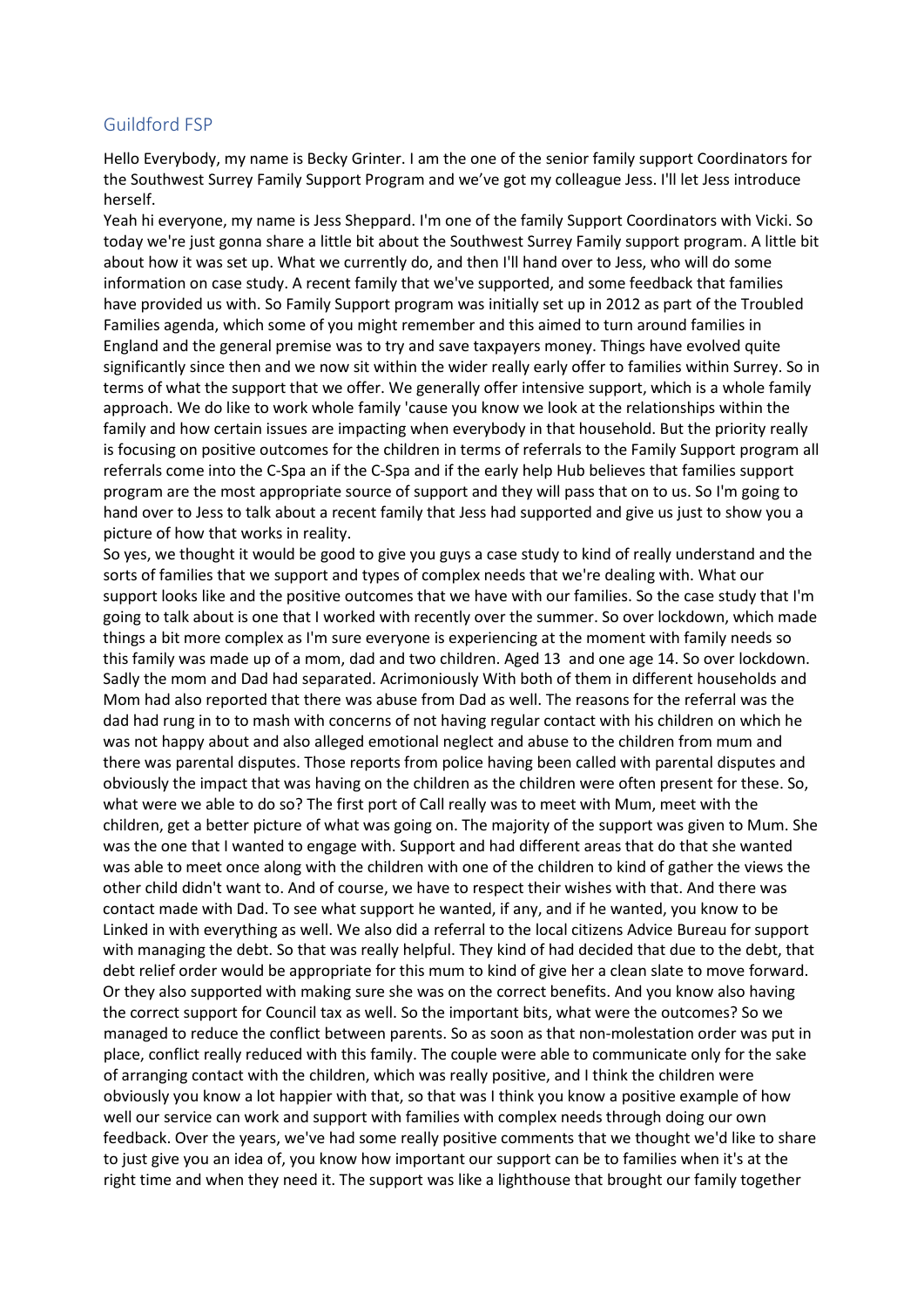again. It saved us as a family. I can't thank your team enough. Without your help. We would still be stuck in a rut. See, there's some you know lovely feedback that we've had from our families that we support and this is what our aim is. And This is why we love our jobs and This is why we do it. Thank you for listening guys. We hope you found it helpful.

#### Connecting to communities introduction

When families connect to the community around them, they begin to find their own way to help their children grow and achieve. Today we're going to hear about the local conversation in Stanwell. We're going to hear about Surrey's little help shop and how we can help families to navigate their way to find the support that they need. And from child and family health Surrey about some of the projects that they're doing to support families.

## Surrey's Little Help Shop

Hello everyone, I'm Lisa Guy Product owner for the digital project with working title of Surrey's little Help Shop. We have a commitment in Surrey to helping families early and Surrey's little help shop is part of this commitment. The council has identified the need to make it easier for parents, carers and everyone working with children to find helpful information, advice and support for a child. The digital design team aims to create a digital solution that helps navigate the complexity and scale of information we are faced with when looking for help and increasing ability to access the right support at the right time. We've been trialling a new user centred design process is meaning that we're focusing on what our users tell us they need, and using this information to develop in bite sized chunks that we can take back to them for validation. But also collaborating with our multi agency and 3rd Sector Partners feeding their insights in at the right times as the project progress. So far a research team, have engaged with 18 members of the Council, 12 third party partners and 20 parents and their analysis sites identified a series of user needs, including as a user. I'd like to be able to easily navigate, explore, and search for information. And as a user I want information to be presented as tips, advice and recommendations. And it's these requirements that we are testing in our prototype, which I'll now share with you. So this first prototype is for research purposes only. It's not a fully operational product, it's simply a tool for helping us learn about what our users need to get them to the right information quickly. We're testing the idea that users search in different ways depending on whether they know exactly what they're looking for. So we're testing to search options. The first for those who know what they're searching for. Offers a search box. Standard stuff typing what you're looking for and our results page will popup. We would like to be able to test if being able to filter results by media helps our users consume this information. I'm Going to click through to an article. On article pages we're going to be testing different functionality, including how best to present related information. How to present its locality specific courses and services. Whether the videos are useful. Feedback. And if other articles found are helpful. For those who don't really know how to begin their journey to information, we're testing a guided search. As they click on each section. They guided to another question. Narrowing the search down until the system Surfaces relevant content. The idea is to design A product that's accessible easy to navigate and quickly surfaces up-to-date relevant information, advice, and support that connects families to the light services, whether offered by a voluntary faith and community sector, health, education, or social care. If families get help early, it means that fewer children will need statutory or specialist services. Better for families, better for communities and better for us. This is our aspiration, but as we've described, the user driven nature of the project means we don't yet know what our final solution will be. As each step is tested, the solution will change in response to feedback, but I look forward to keeping you updated as the project progresses. If you have any questions or would like to get involved, please email [surreyslittlehelpshop@surreycc.gov.uk](mailto:surreyslittlehelpshop@surreycc.gov.uk) We'd love to hear from you.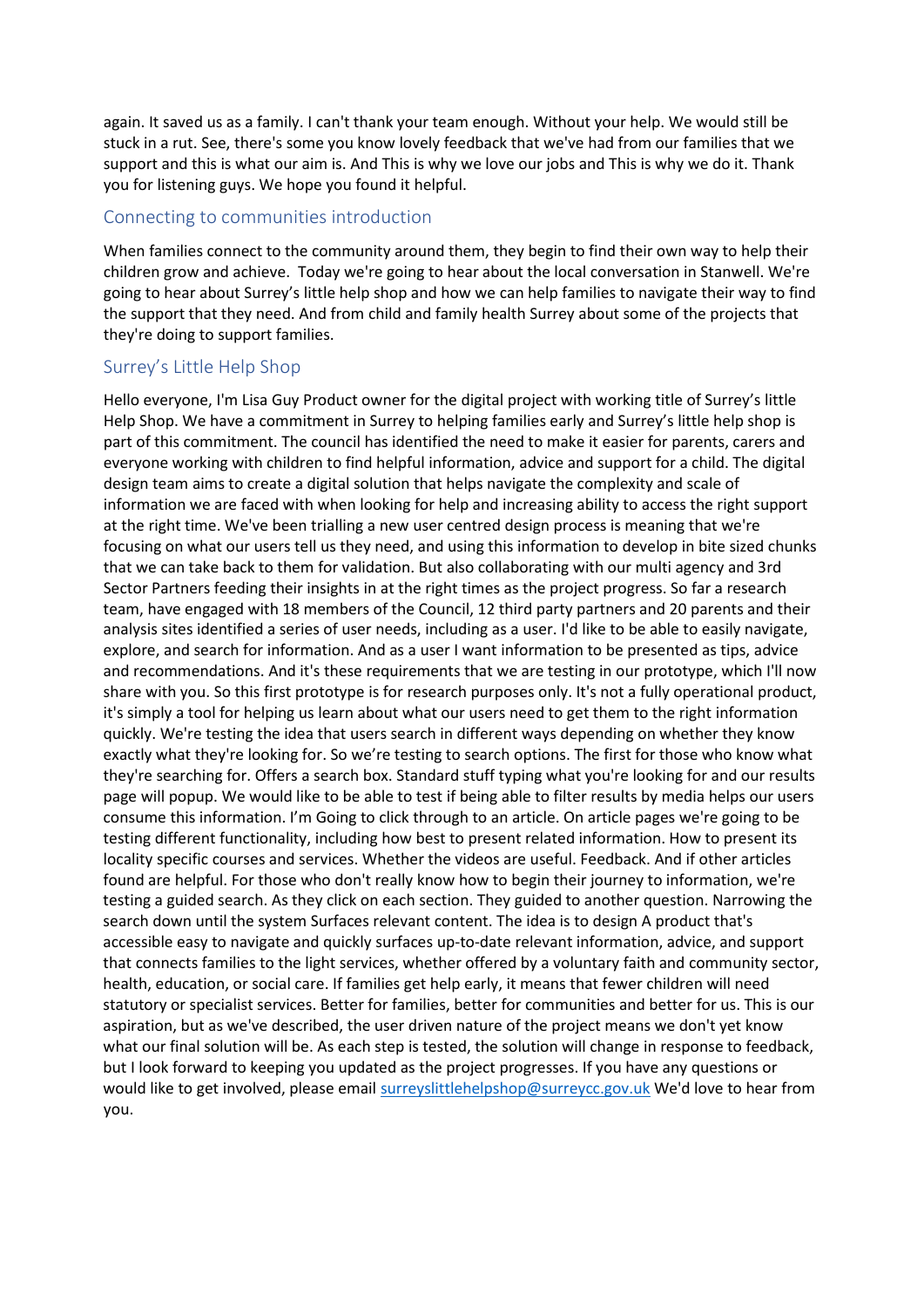#### Sally Rogers

Hello, I'm Sally Rogers and I'm leading on setting up a new NHS team called Community Health, early Support or we calling it CHES for short. So we set this up based on feedback from our families and we decided to think outside the box of traditional health professional roles and we decided to create new roles called. Early years health practitioners. This pulls together the practical skills and knowledge from across our health, visiting our nursing, and our therapy teams so that we can support families in a range of areas. So behaviour management feeding, sleeping, language play, or just some of them. And we're going to be working with families and their children after their 12 months developmental check. We chose this time as families have told us that this is when they might begin to notice that their child is different. Or that things might not be right or not developing along expected lines and that waiting until the next health visitor check in about two and a half is just too late for them and families have said that this is the time parents they have said they would like more emotional and more physical support for them as a family as well. So as well as supporting with the areas I've mentioned before, we're also going to be available to work in families homes alongside parents and within their communities. So places like libraries, family centres, toddler, groups anywhere that children go, we will help with referring children with more specialist needs to other teams so that they can also provide support early as well. So we're going to have really strong links with lots of different teams working in early years, we will be creating new opportunities for families to link up with each other. Like doing drop Inns or virtual play days, or maybe some coffee mornings. But of course this is all dependent on Covid guidance an but we're gonna have a go and as well as having regular contact with our early years colleagues we're going to be working closely with the early Help Hub at the C-Spa. To ensure that Families are accessing the health support that they need so to make sure that we're making the most difference, we're going to be using evidence based factors. Risk factors. For example, we're going to be asking about family history of any learning difficulties or any speech and language difficulties, and we're going to be seeing how the child is progressing and keeping a note of certain areas. So, for example, their attention and their behaviour. We're going to be closely monitoring outcomes. We're going to be gaining feedback from our families as well as getting developmental data. When the child reaches 27 months to see whether ror not we are making a difference. But something else I'm wanting to speak to you about it. Something else I've been involved with because we've also been designing some training for the voluntary sector as part of closing the word gap, which is a national campaign we have been working closely with our colleagues from Surrey Youth Focus to design some bespoke speech, language, and communication training, but volunteers working with early years children in Surrey and we hope to start to live in this virtually at the end of November, so we're making the most of all this new virtual way of working our key message when we do this training is that everyone has an important role to play to support children with the lifelong skill of communication. And this of course impacts hugely on children's ability to make friends and succeed at school. And all of that is very close to my heart because I'm a speech and language therapist's as well. Thank you for listening.

#### Jo Neville

Hello, I'm Jo Neville practice teacher for health visiting, working in children and family health Surrey I've been asked to talk briefly about the offer and the impact of the Solihull online parenting guides.

Children, family health. Surrey, have worked in partnership with Surrey County Council since September 2018 offering free lifelong access to all Surrey residents to online courses for parents, parents to be, and carers. This first slide shows the information that we give to parents and carers. Parents register online by the Surrey County Council or Children Families health websites. The rationale is that it offers early support to all parents and and enhances the face to face Contacts that we have with children and families. It applies key messages of research for parenting and adds to parents understanding of their child and the importance of their emotional relationships. There are four

courses that parents and carers can complete either understanding your pregnancy, labour, birth and your baby. Understanding your baby. Understanding your child between Nought to 19 years. And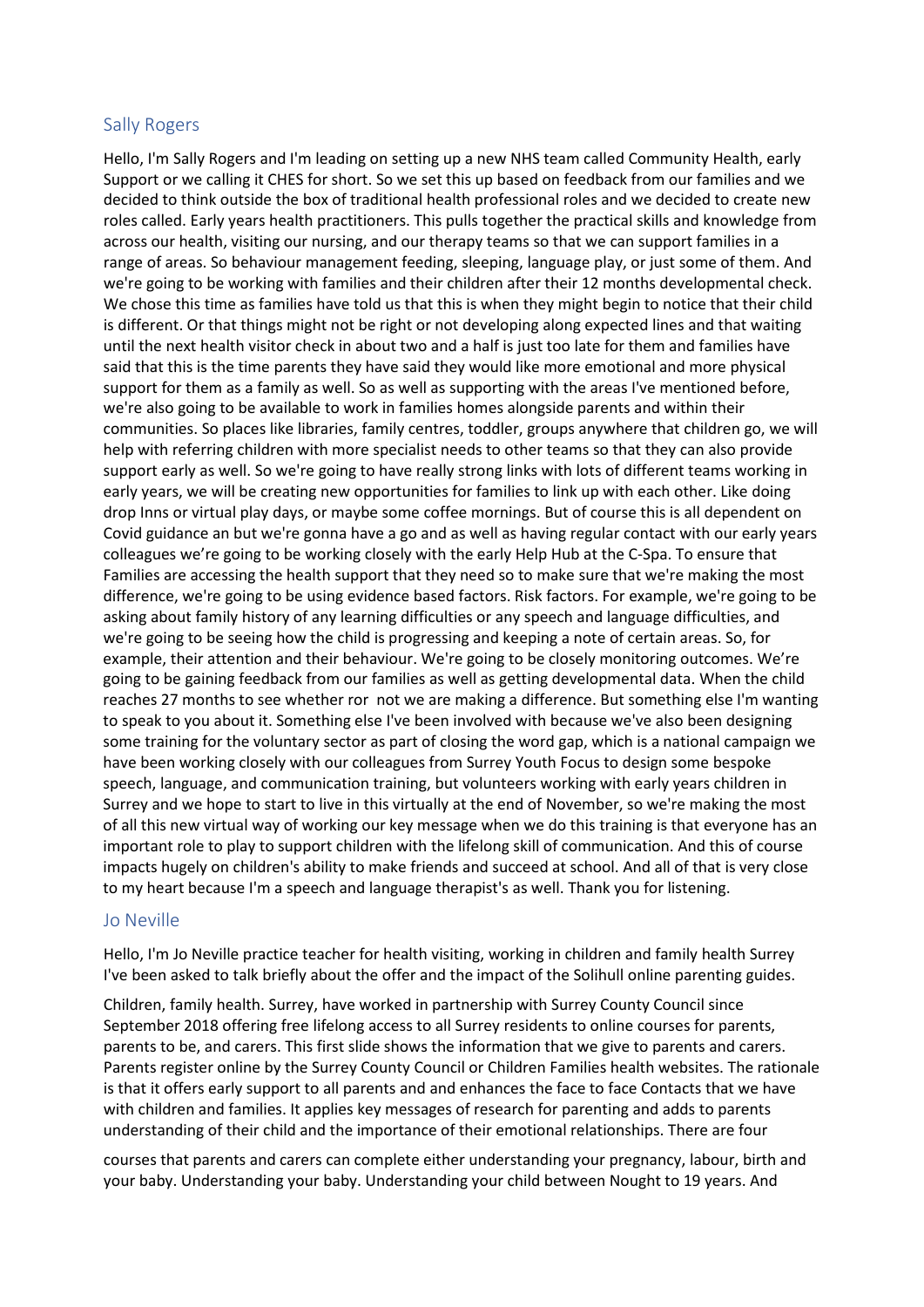understanding your teenagers brain. There's also a course available for teenagers for teenagers only, which talks about understanding their own brains. It's easy to use parents work through the modules within each course which are interactive. They're interactive activities, video clips, and an optional voice over the registrants can start and stop at any time. The outcome is that there have been 1850 registrations to the training as at the end of September 2020, and there has been positive feedback from parents. 100% of those who completed understanding your baby and understanding your child. Would recommend the guide to others. And 100% of registrants of understanding your guide and understanding your teenagers brain found the guides helpful. We've also had one teenager in Surrey who completed the understanding your brain for teenagers course and she wanted to use it to understand herself why she felt like she did and why she was always getting into trouble. She found the online course easy to understand and felt it really helped her to understand her feelings. This is some of the feedback that we've received from parents in Surrey. The first is a mother who fed back to her health visitor. She felt it reduced her sense of isolation, helped her to understand why the changes

she was advised to make to her. Parenting had made a difference to her child. The guides had empowered her to continue with making positive changes to her parenting to such a degree. That the decision for her child to be removed have been reviewed again. Another parent booked to see the school nurse solely to say thank you for sharing the link to the online guides. This parent had concerns around settling their child at bedtime due to anxiety about recurring bad dreams. Using the advice and listening activities from the online guides, this resulted in their child being more settled. Sleeping through the night, and improved behaviour at school. As a result, the child had improved outcomes for achieving their potential at school, and Lastly, comments to health visitor from a mother. This was a mother with low confidence having completed the online course, the mother stated she felt much more positive in her ability to be apparent to her son, and liked the practical suggestions and that the advice is based on real life families. Thank you for listening.

## Stanwell Allotment

Hi, my name is Jeanette Breeze and I manage the Stanwell Family Centre which is managed by Surrey Care Trust.

My name is Claire. I'm a registered childminder and I live in Stanwell.

Hi my name is Caroline and I'm the chair of the local conversation in Stanwell.

We want to talk about one of the partnerships and we have many partnerships in the Community which are partnerships that are there to support the families. And residents of Stanwell and it's just really important to us that we partnership with people like the Council and the family centre and many other different networks to get the best for our Stanwell residents.

You know, Stanwell family centre works with lots of people. We have lots of partnerships with lots of agencies, organisations, voluntary organisations. And the reason why we do that is that by working together by collaborating, then you're not relying on one service or another. Having the resources is to provide all of that support. You're actually working together to create holistic resource is for a large number of people in a community. It's the Stanwell conversation group and its's residents of that group, people that volunteer their time. And their efforts to create what we. See here today, but

also have created lots of lots of opportunities to attend activities in the community.

And we are funded project with funds from Peoples Health Trust and run by the Surrey Care Trust and the local conversation in Stanwell is made up of a steering group of residents, counsellors and just really passionate driven people and we deliver events and activities. For local people, so they have the opportunity to experience different things.

But we wanted to bring you to one of the allotments in Stanwell today. Because it's such a fantastic resource for the local community.

So this plot over behind us is Sue and John Doran's plots and they are local councillors in Stanwell and they were founding members of the steering group and one day they were at their allotment plot and saw these two plots with head high weeds and thought that would be amazing. If the local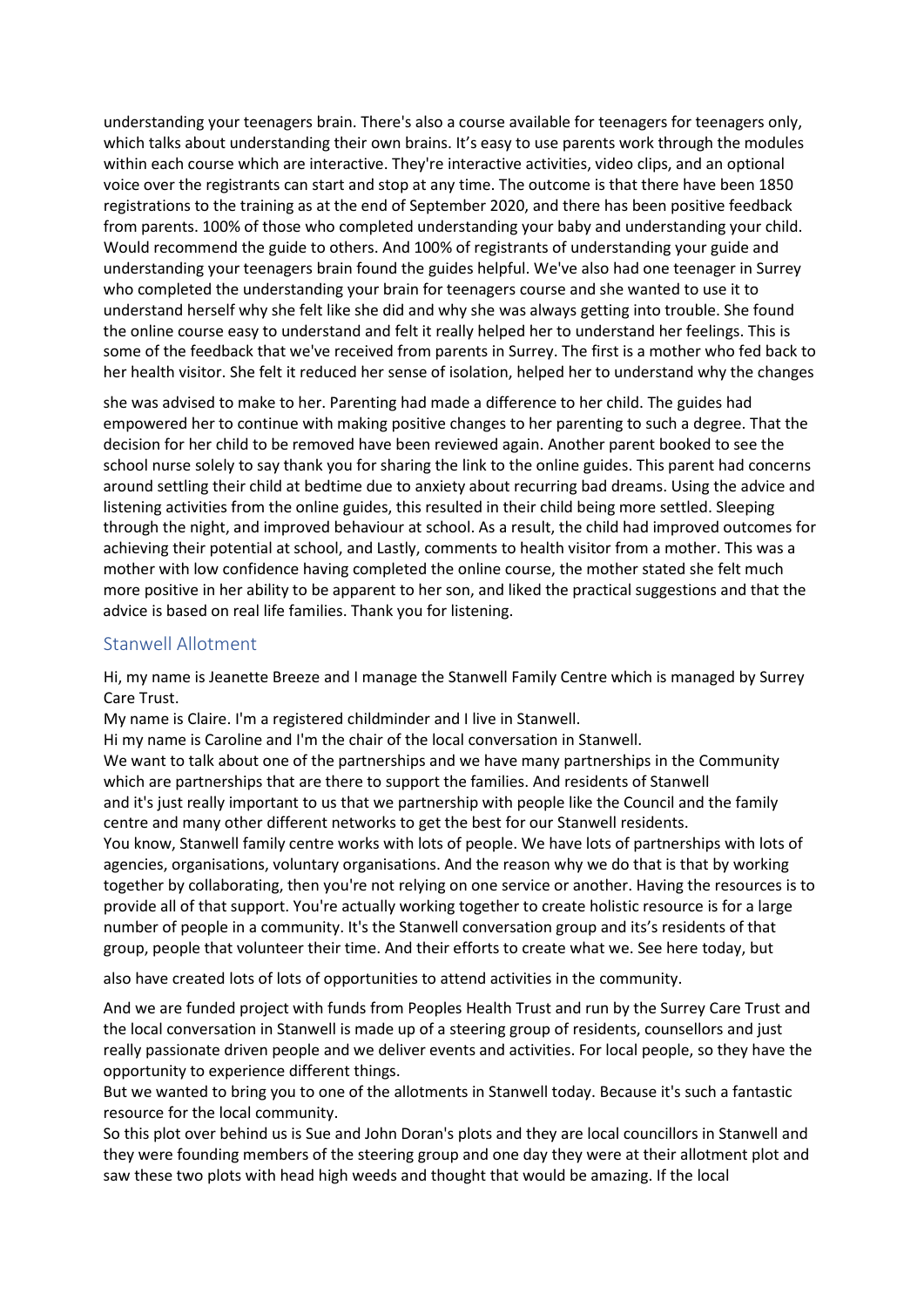conversation had an allotment plot, so that's how the idea was formed. From from them really and it came kind of organic and it's grown from there.

We've lived and are still living through very difficult times because of the Covid virus. And that has meant lock down that has meant social distancing is meant all that we understand it to be. Because of our partnership with the local Conversation group, it enables us to have space where families can come. And enjoy activities around this allotment.

Through lockdown. We did many different activities and we delivered packs to residents, including VE day we did a baking competition. We've done some flower growing. We've really done so many different projects. Even with the pandemic and COVID-19 and all the challenges that we were faced with an one of our activities that we did after the lockdown, Our first socially distance activity. Was rock painting in the park and everybody came down and painted a rock and they now live here at our Stanwell Community allotments.

We run play sessions over here for families to come over with toddlers through the week. We've been

very, very lucky to be able to provide the outdoor space, while so many playgroups and other places of social learning are currently closed. With the children's play area has been fully prepared and built by local youths from Stanwell that are taking part in the Duke of Edinburgh scheme. This enabled them to complete their volunteering hours again. Whilst all the other opportunities had currently closed down due to the current crisis.

Some of the families that we support in our community don't have gardens. They don't have spaces for their children to play. They don't have spaces to grow things, and our Association with the local conversation steering group which is funded by the Peoples Health Trust, is a fantastic resource for the community.

So we organize Saturday plays on a monthly basis and we use the Stanwell Children Centre and the Family Centre is just such a special place for all ages to come to and we also use the youth club next door which is a fantastic resource. And we feel with both buildings being next to each other, we run over sevens and under 7 activities and within the family centre. We don't move anything. We use exactly as it is and the outside space as it is so people can see the resource that they have available to them.

So when the local conversation projects acquired the two allotment spaces that we have here, it was great inspiration to make sure that. Within the plans of the allotment, children's area was incorporated. This has enabled. Lots of families to come over to get involved in working here and relaxing here with the children enjoying a safe outdoor environment.

One of our main priorities that we focus on is pride in Stanwell in our environment and we organize litter picks in the area and we get a group of residents together and we manage different roads in different areas. So we cover the whole area.

We have recently been awarded three awards. In the Spelthorne in Bloom competition, which takes part every year and we actually have won, three first place prizes. So, we have won first place for best Community Garden/allotment. We have also won best environmental planting. So 'cause the allotment is only one year old, all the plants in we have in place is all relatively new and we concentrated on building the allotment and the majority of the stuff we have. Is donated, so lots of recycling here and I think that's what actually enabled us to actually move forward for that prize. We got the ponds. The planting is all to attract wildlife, butterflies, bees. We were very proud to receive best in show. So overall winners. And it was a unanimous vote and the decision was made because of the amount of children, families and youths that we've actually managed to reach out to and get over here in such a bad time for everybody.

Something that's really important to us is the feedback of residents and what they want to see happen in Stanwell, and we produce events and activities with what they've asked of us. So a lot of people came to our open day that we ran back in January 2020 and people came to tell us what they want to see happen in Stanwell, and we took all of that information and we spend our time delivering what they ask of us an it's really important that not only do we listen to them. And deliver it, but they can come to us and say I would really love to see dance happening. Stanwell or I would really love to have a